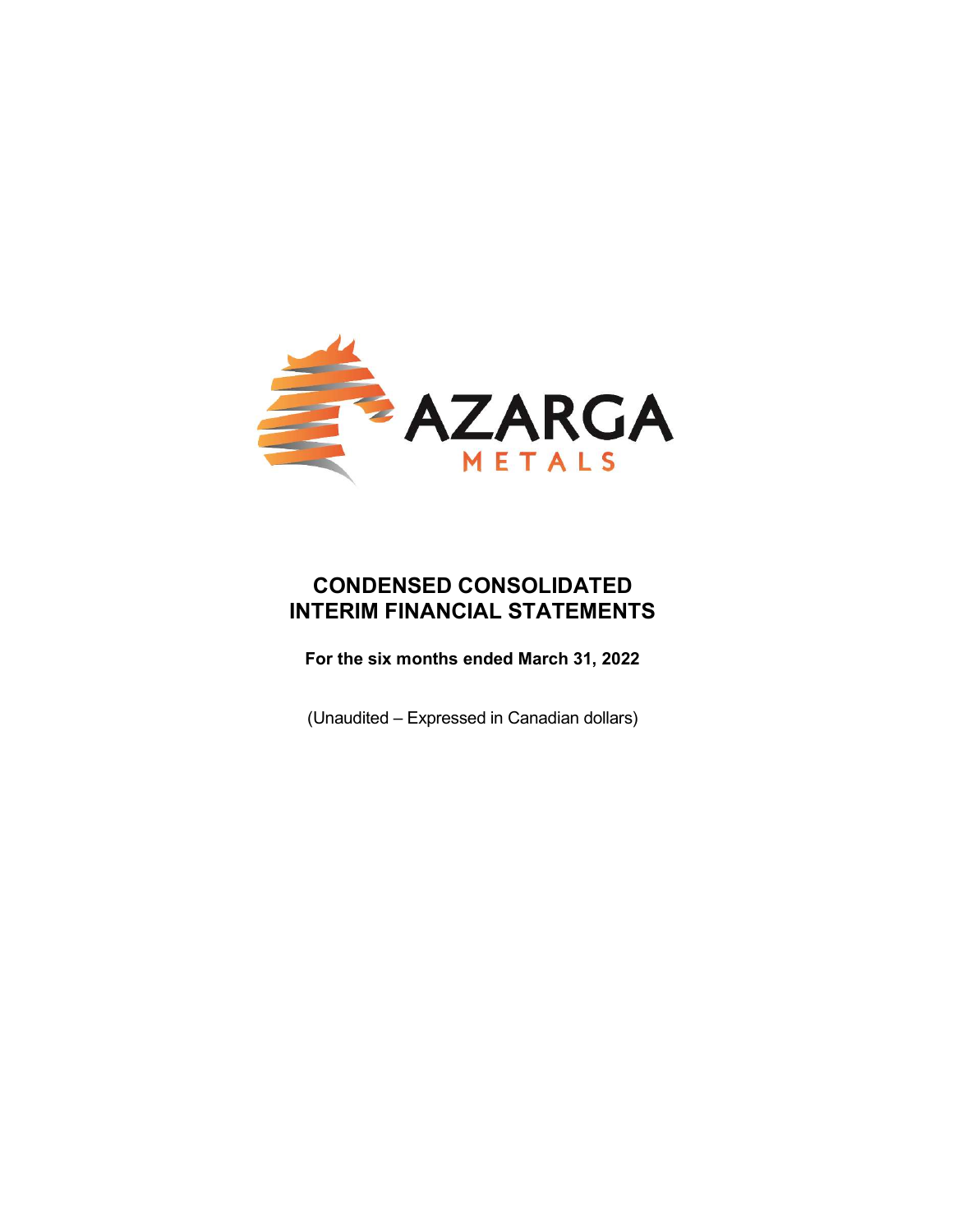#### Notice to Reader

These condensed consolidated interim financial statements of Azarga Metals Corp. have been prepared by management and approved by the Audit Committee of the Board of Directors of the Company. In accordance with National Instrument 51-102 released by the Canadian Securities Administrators, the Company discloses that its external auditors have not reviewed these condensed consolidated interim financial statements, notes to the financial statements or the related quarterly Management's Discussion and Analysis.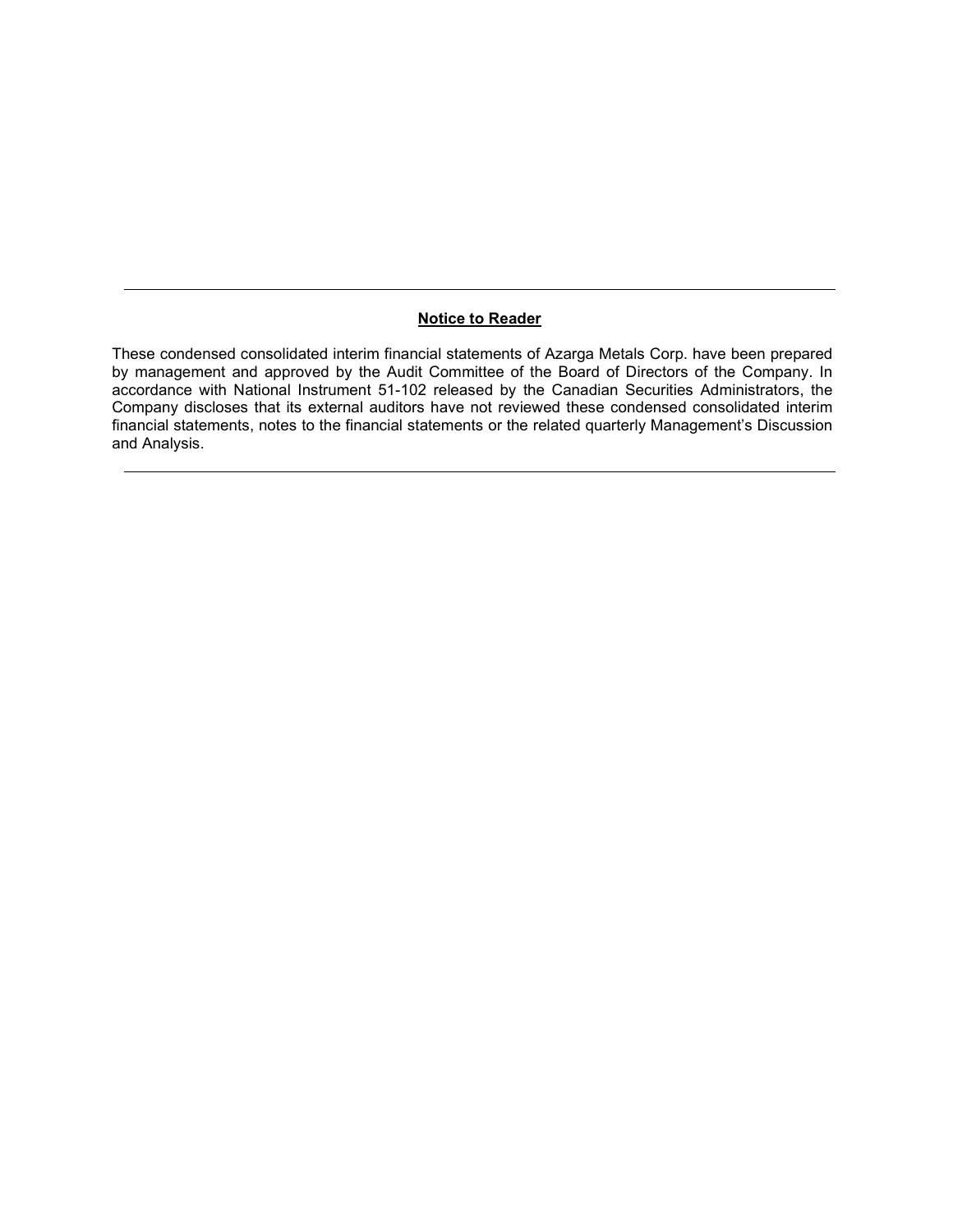#### Condensed Consolidated Interim Statements of Financial Position

(Unaudited – Expressed in Canadian dollars)

|                                             | <b>Note</b>    | March 31,<br>2022  | September 30,<br>2021 |
|---------------------------------------------|----------------|--------------------|-----------------------|
| <b>ASSETS</b>                               |                |                    |                       |
| <b>Current assets</b>                       |                |                    |                       |
| Cash                                        | 4              | \$<br>428,743 \$   | 862,851               |
| <b>Receivables</b>                          | 5              | 40,049             | 74,880                |
| Prepaid expenses                            | 6              | 3,661              | 31,359                |
|                                             |                | 472,453            | 969,090               |
| <b>Exploration and evaluation assets</b>    | $\overline{7}$ | 869,083            | 8,012,117             |
| Deferred acquisition costs                  | $\overline{7}$ |                    | 50,000                |
|                                             |                | \$<br>1,341,536    | \$<br>9,031,207       |
| <b>LIABILITIES AND SHAREHOLDERS' EQUITY</b> |                |                    |                       |
| <b>Current liabilities</b>                  |                |                    |                       |
| Trade and other payables                    | 8              | \$<br>1,065,963 \$ | 260,678               |
| Convertible Ioan                            | 9              | 4,646,976          |                       |
|                                             |                | 5,712,939          | 260,678               |
| Convertible loan                            | 9              |                    | 4,641,767             |
| Property payment obligation                 | 10             | 286,925            |                       |
| <b>Shareholder loans</b>                    | 11             | 958,080            | 1,484,940             |
|                                             |                | 6,957,944          | 6,387,385             |
| <b>Shareholders' equity</b>                 |                |                    |                       |
| Share capital                               | 12             | 138,298,241        | 137,752,269           |
| Share-based reserve                         | 12             | 17,206,372         | 17, 144, 994          |
| Deficit                                     |                | (161, 121, 021)    | (152, 253, 441)       |
|                                             |                | (5,616,408)        | 2,643,822             |
|                                             |                | \$<br>1,341,536    | \$<br>9,031,207       |
| Nature of operations and going concern      | 1              |                    |                       |
| <b>Subsequent events</b>                    | 16             |                    |                       |

These condensed consolidated interim financial statements were approved for issue by the Audit Committee of the Board of Directors on May 30, 2022.

----------------------------------------------------------------------------------------------------------------------------------------- ----------------------------------------------------------------------------------------------------------------------------

They are signed on the Company's behalf by:

"Gordon Tainton" "Blake Steele"

Gordon Tainton, Director Blake Steele, Director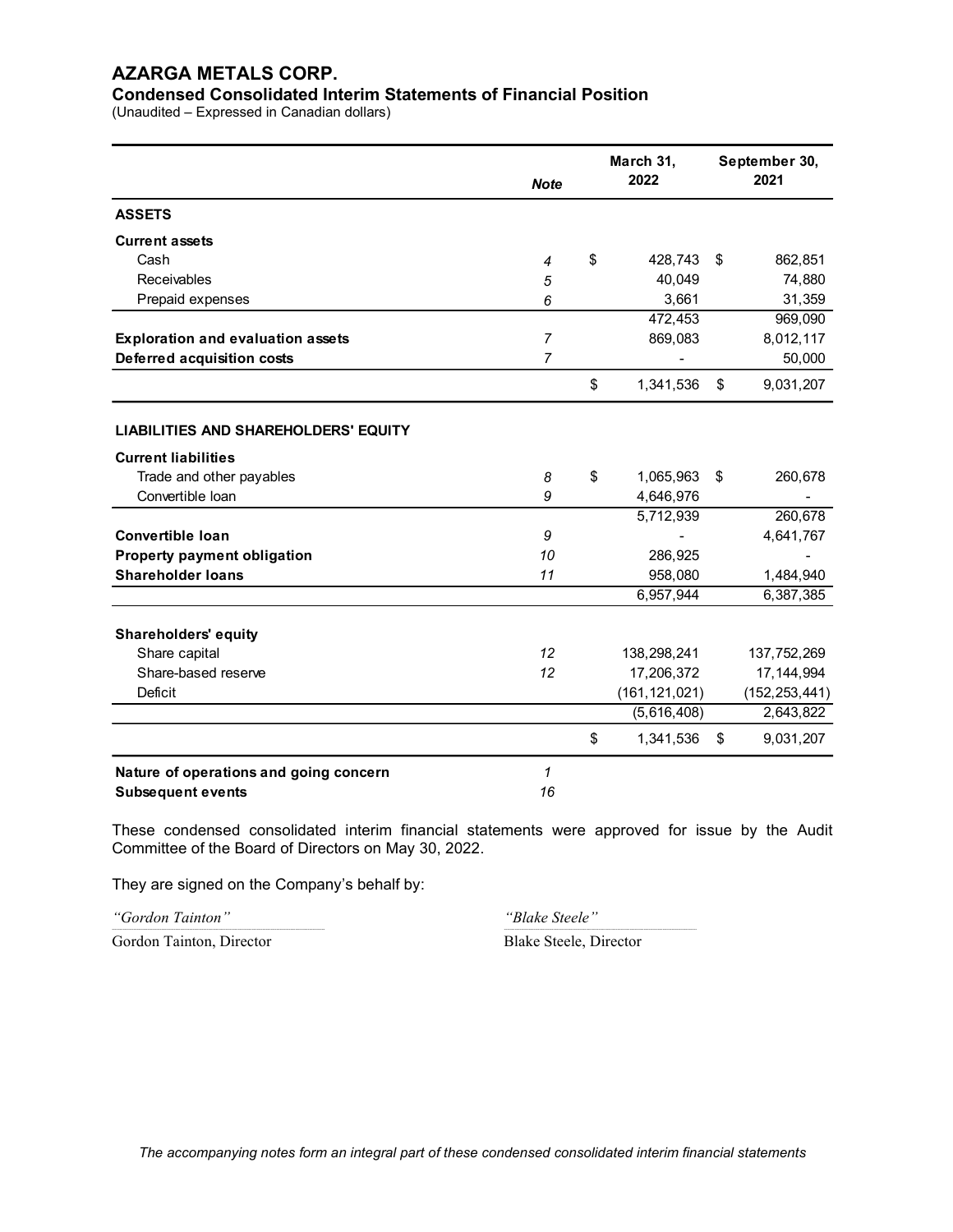| <b>AZARGA METALS CORP.</b><br><b>Condensed Consolidated Interim Statements of Loss and Comprehensive Loss</b> |                |                              |                          |                            |            |
|---------------------------------------------------------------------------------------------------------------|----------------|------------------------------|--------------------------|----------------------------|------------|
|                                                                                                               |                |                              |                          |                            |            |
|                                                                                                               |                |                              |                          |                            |            |
|                                                                                                               |                |                              |                          |                            |            |
|                                                                                                               |                |                              |                          |                            |            |
|                                                                                                               |                |                              |                          |                            |            |
|                                                                                                               |                |                              |                          |                            |            |
|                                                                                                               |                |                              |                          |                            |            |
|                                                                                                               |                |                              |                          |                            |            |
|                                                                                                               |                |                              |                          |                            |            |
|                                                                                                               |                |                              |                          |                            |            |
|                                                                                                               |                |                              |                          |                            |            |
|                                                                                                               |                |                              |                          |                            |            |
|                                                                                                               |                |                              |                          |                            |            |
|                                                                                                               |                |                              |                          |                            |            |
| (Unaudited - Expressed in Canadian dollars)                                                                   |                |                              |                          |                            |            |
|                                                                                                               |                |                              |                          |                            |            |
|                                                                                                               |                | Three months ended March 31, |                          | Six months ended March 31, |            |
|                                                                                                               | Note           | 2022                         | 2021                     | 2022                       | 2021       |
| <b>EXPENSES</b>                                                                                               |                |                              |                          |                            |            |
| Consulting fees                                                                                               | 13             | \$<br>91,200 \$              | 63,601 \$                | 182,528 \$                 | 128,525    |
| Exploration and evaluation expenditures                                                                       | $\overline{7}$ | 29,507                       | 106,178                  | 101,282                    | 196,913    |
| Investor relations                                                                                            |                | 18,926                       | 21,650                   | 45,851                     | 47,637     |
| Office expenses                                                                                               |                | 7,507                        | 5,327                    | 17,066                     | 10,298     |
| Professional fees                                                                                             |                | 22,615                       | 16,960                   | 139,631                    | 28,109     |
| Regulatory fees                                                                                               |                | 10,343                       | 21,375                   | 19,834                     | 23,990     |
| Share-based compensation                                                                                      |                | 28,578                       | $\overline{\phantom{a}}$ | 61,378                     |            |
| Travel                                                                                                        |                | 5,980                        | ٠                        | 16,651                     | $\sim$     |
|                                                                                                               |                | (214, 656)                   | (235,091)                | (584, 221)                 | (435, 472) |
| Accretion on property payment obligation                                                                      | 10             | (7, 907)                     |                          | (7, 907)                   |            |
| Foreign exchange gain (loss)                                                                                  |                | 55,794                       | 55,366                   | 96,783                     | (105, 774) |
| Interest expense on convertible loan                                                                          | 9              | (139, 229)                   | (139, 186)               | (283, 346)                 | (281, 159) |
| Interest expense on shareholder loans                                                                         | 11             | (28, 630)                    | (28, 528)                | (58,031)                   | (58, 054)  |
| Loss on settlement of convertible loan                                                                        |                |                              |                          |                            |            |
| interest                                                                                                      | 9              |                              |                          | (18, 741)                  |            |
| Impairment of exploration and evaluation                                                                      |                |                              |                          |                            |            |
| assets                                                                                                        | $\overline{7}$ | (8,012,117)                  | $\overline{\phantom{a}}$ | (8,012,117)                | $\sim$     |
| LOSS AND COMPREHENSIVE LOSS FOR                                                                               |                |                              |                          |                            |            |
| THE PERIOD                                                                                                    |                | \$<br>$(8,346,745)$ \$       | $(347, 439)$ \$          | $(8,867,580)$ \$           | (880, 459) |
| Basic and diluted loss per common share                                                                       |                | \$<br>$(0.06)$ \$            | $(0.00)$ \$              | $(0.07)$ \$                | (0.01)     |
|                                                                                                               |                | 130,503,915                  | 100,079,244              | 127,964,895                | 98,969,561 |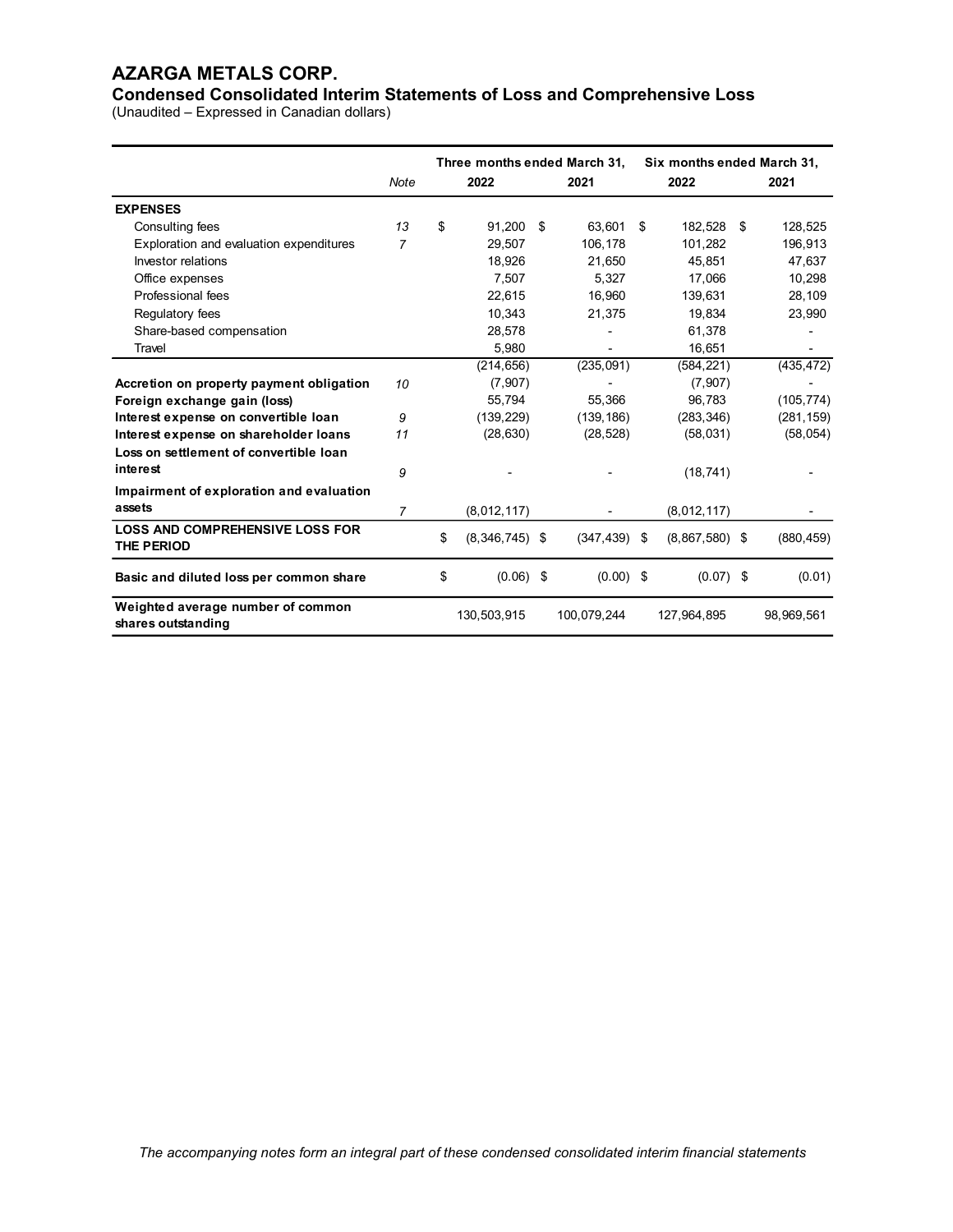# Condensed Consolidated Interim Statements of Cash Flows

|                                                                                            | Six months ended March 31, |                          |
|--------------------------------------------------------------------------------------------|----------------------------|--------------------------|
|                                                                                            | 2022                       | 2021                     |
| <b>CASH PROVIDED BY (USED FOR):</b><br><b>OPERATING ACTIVITIES:</b><br>Loss for the period | \$<br>$(8,867,580)$ \$     | (880, 459)               |
| Items not affecting cash:                                                                  |                            |                          |
| Share-based compensation                                                                   | 61,378                     | $\overline{\phantom{0}}$ |
| Accretion on property payment obligation                                                   | 7,907                      |                          |
| Accrued interest expense on convertible loan                                               | 283,346                    | 281,159                  |
| Accrued interest expense on shareholder loans                                              | 58,031                     | 58,054                   |
| Loss on settlement of convertible loan interest                                            | 18,741                     | $\overline{\phantom{a}}$ |
| Impairment of exploration and evaluation assets                                            | 8,012,117                  | $\blacksquare$           |
| Unrealized foreign exchange (gain) loss                                                    | (107, 046)                 | 61,034                   |
| Change in non-cash working capital items:                                                  |                            |                          |
| Receivables                                                                                | 34,831                     | 4,571                    |
| Prepaid expenses                                                                           | 27,698                     | (21, 750)                |
| Trade and other payables                                                                   | 36,469                     | (34, 976)                |
|                                                                                            | (434, 108)                 | (532, 367)               |
| <b>FINANCING ACTIVITIES:</b>                                                               |                            |                          |
| Private placement                                                                          |                            | 1,250,000                |
| Share issuance costs                                                                       |                            | (71, 388)                |
|                                                                                            |                            | 1,178,612                |
| <b>CHANGE IN CASH FOR THE PERIOD</b>                                                       | (434, 108)                 | 646,245                  |
| CASH, BEGINNING OF THE PERIOD                                                              | 862,851                    | 775,220                  |
| CASH, END OF THE PERIOD                                                                    | \$<br>428,743 \$           | 1,421,465                |
| Non-cash investing and financing activities                                                |                            |                          |
| Issuance of shares for convertible loan interest                                           | \$<br>205,907 \$           | 192,330                  |
| Issuance of shares for exploration and evaluation assets                                   | 340,065                    |                          |
| Accrued exploration and evaluation assets                                                  | 479,018                    |                          |
| Private placement - warrants                                                               |                            | 238,302                  |
| Share issuance costs - warrants                                                            |                            | 72,865                   |
| <b>Supplementary information</b>                                                           |                            |                          |
| Interest paid                                                                              | \$<br>\$                   |                          |
|                                                                                            |                            |                          |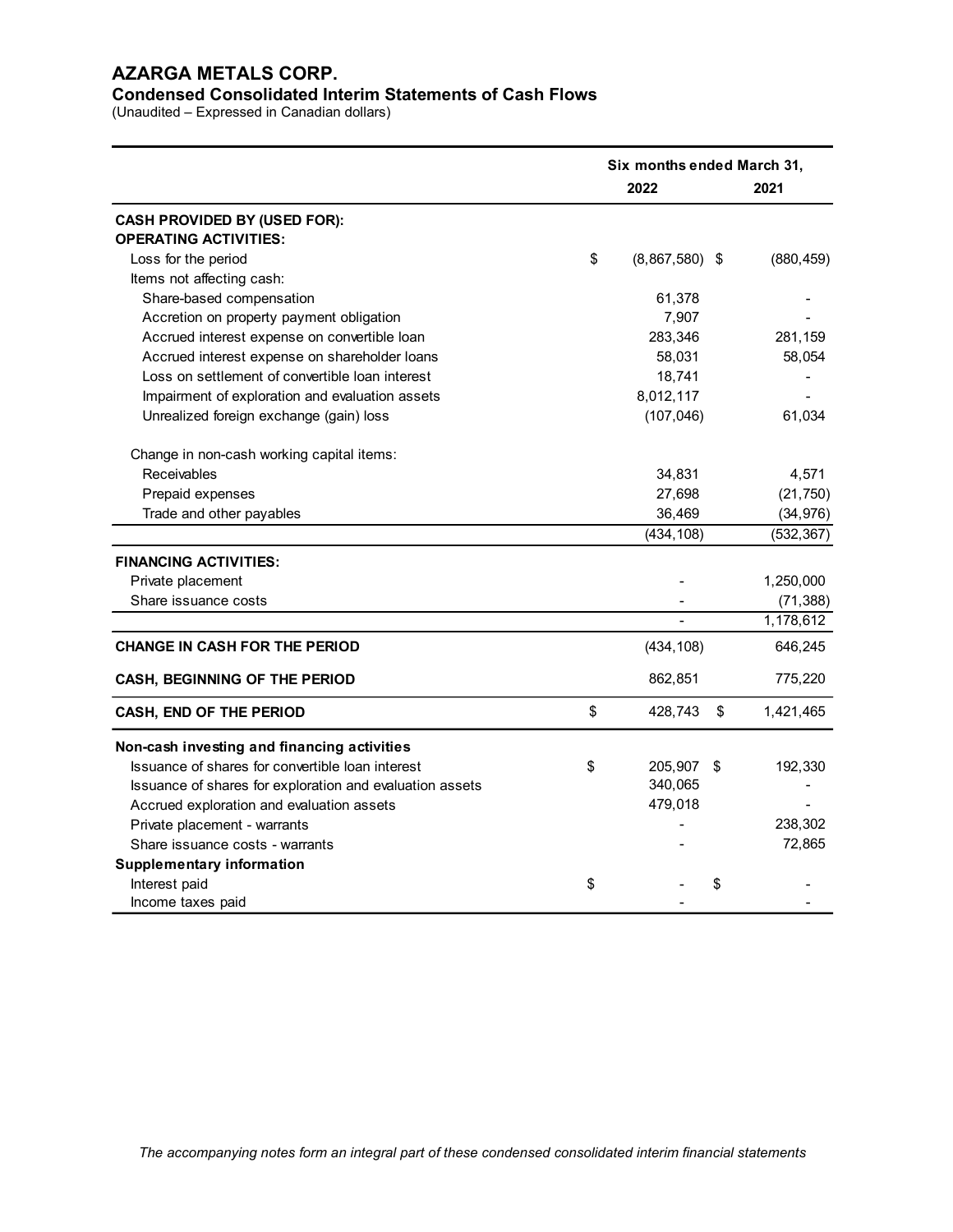#### Condensed Consolidated Interim Statements of Changes in Shareholders' Equity

| <b>AZARGA METALS CORP.</b>                                                   |                            |     |                         |                        |                      |                            |
|------------------------------------------------------------------------------|----------------------------|-----|-------------------------|------------------------|----------------------|----------------------------|
| Condensed Consolidated Interim Statements of Changes in Shareholders' Equity |                            |     |                         |                        |                      |                            |
| (Unaudited - Expressed in Canadian dollars)                                  |                            |     |                         |                        |                      |                            |
|                                                                              |                            |     |                         |                        |                      |                            |
|                                                                              | <b>Number of</b>           |     | <b>Share</b>            | Share-based            |                      | Shareholders'              |
|                                                                              | shares                     |     | capital                 | reserve                | <b>Deficit</b>       | equity                     |
| Balance, September 30, 2021                                                  | 121,092,414                | -\$ | 137,752,269 \$          | 17, 144, 994<br>-\$    | $(152, 253, 441)$ \$ | 2,643,822                  |
| Issuance of shares for convertible loan interest                             | 3,743,755                  |     | 205,907                 |                        |                      | 205,907                    |
|                                                                              |                            |     |                         |                        |                      |                            |
| Issuance of shares for exploration and                                       |                            |     |                         |                        |                      |                            |
| evaluation assets                                                            | 5,219,985                  |     | 313,199                 |                        |                      | 313,199                    |
| Issuance of shares - finder's fee                                            | 447,761                    |     | 26,866                  |                        |                      | 26,866                     |
| Share-based compensation                                                     |                            |     |                         | 61,378                 |                      | 61,378                     |
| Comprehensive loss for the period                                            |                            |     |                         | $\blacksquare$         | (8,867,580)          |                            |
| Balance, March 31, 2022                                                      | 130,503,915                | \$  | 138,298,241<br>\$       | 17,206,372 \$          | $(161, 121, 021)$ \$ |                            |
|                                                                              |                            |     |                         |                        |                      | (8,867,580)<br>(5,616,408) |
|                                                                              |                            |     |                         |                        |                      |                            |
|                                                                              |                            |     |                         |                        |                      |                            |
|                                                                              | <b>Number of</b><br>shares |     | <b>Share</b><br>capital | Share-based<br>reserve | <b>Deficit</b>       | Shareholders'<br>equity    |
|                                                                              |                            |     |                         |                        |                      |                            |
| Balance, September 30, 2020                                                  | 95,942,780                 | -\$ | 136,543,461<br>\$       | 16,752,357<br>\$       | $(150, 387, 998)$ \$ | 2,907,820                  |
| Private placement<br>Share issuance costs                                    | 20,833,329                 |     | 1,011,698<br>(144, 253) | 238,302<br>72,865      |                      | 1,250,000<br>(71, 388)     |

| 5,219,985        |                                                  |                            |                                                                  |             |                                                 |                               |                                                                      |
|------------------|--------------------------------------------------|----------------------------|------------------------------------------------------------------|-------------|-------------------------------------------------|-------------------------------|----------------------------------------------------------------------|
|                  |                                                  | 313,199                    |                                                                  |             |                                                 |                               | 313,199                                                              |
| 447,761          |                                                  | 26,866                     |                                                                  |             |                                                 |                               | 26,866                                                               |
|                  |                                                  |                            | 61,378                                                           |             |                                                 |                               | 61,378                                                               |
|                  |                                                  | ۰                          |                                                                  |             |                                                 |                               | (8,867,580)                                                          |
|                  | \$                                               |                            |                                                                  |             |                                                 |                               | (5,616,408)                                                          |
|                  |                                                  |                            |                                                                  |             |                                                 |                               |                                                                      |
| <b>Number of</b> |                                                  | <b>Share</b>               |                                                                  |             |                                                 |                               | Shareholders'                                                        |
| shares           |                                                  | capital                    | reserve                                                          |             |                                                 |                               | equity                                                               |
| 95,942,780       | \$                                               |                            |                                                                  |             |                                                 |                               | 2,907,820                                                            |
| 20,833,329       |                                                  | 1,011,698                  | 238,302                                                          |             |                                                 |                               | 1,250,000                                                            |
|                  |                                                  |                            | 72,865                                                           |             |                                                 |                               | (71, 388)                                                            |
| 2,747,575        |                                                  | 192,330                    |                                                                  |             |                                                 |                               | 192,330                                                              |
|                  |                                                  | ۰                          |                                                                  |             | (880, 459)                                      |                               | (880, 459)                                                           |
|                  | \$                                               |                            |                                                                  |             |                                                 |                               | 3,398,303                                                            |
|                  |                                                  |                            |                                                                  |             |                                                 |                               |                                                                      |
|                  | Issuance of shares for convertible loan interest | 130,503,915<br>119,523,684 | 138,298,241 \$<br>136,543,461 \$<br>(144, 253)<br>137,603,236 \$ | Share-based | 17,206,372 \$<br>16,752,357 \$<br>17,063,524 \$ | (8,867,580)<br><b>Deficit</b> | $(161, 121, 021)$ \$<br>$(150, 387, 998)$ \$<br>$(151, 268, 457)$ \$ |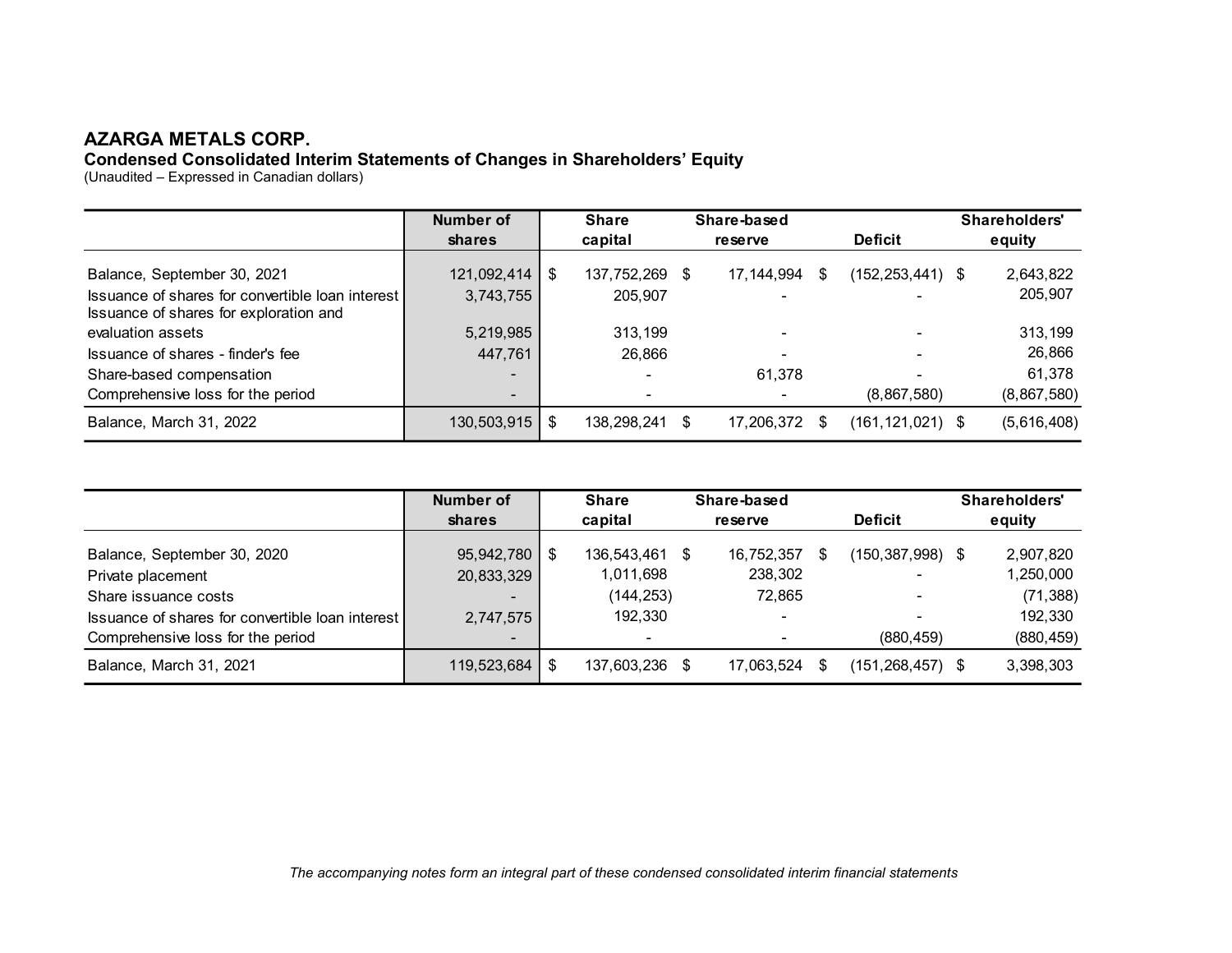# 1. NATURE OF OPERATIONS AND GOING CONCERN

Azarga Metals Corp. (the "Company") is a publicly traded company incorporated under the laws of the Province of British Columbia. The Company's shares are listed on the TSX Venture Exchange ("TSX-V") and trade under the symbol AZR. The corporate office of the Company is located at Unit 1 - 15782 Marine Drive, White Rock, B.C., V4B 1E6.

The Company is engaged in the exploration and, if warranted, development of mineral resource projects. The Company is considered to be in the exploration stage as it has not placed any of its exploration and evaluation assets into production nor has it generated any revenues from operations.

In December 2021, the Company completed the acquisition of the Marg Copper project located in the Yukon Territory of Canada (Note 7).

In early 2022, countries around the world imposed a number of sanctions on Russia in response to its invasion of Ukraine. These sanctions included, but were not limited to, removing certain Russian banks from the Society for Worldwide Interbank Financial Telecommunication ("SWIFT") messaging system, which may affect the Company's ability to fund its operations in Russia. The Company has some cash reserves in Russia, but prolonged sanctions may impact the Company's ability to send additional cash to fund operations in Russia, and specifically its ability to maintain the Unkur license in good standing. During the six months ended March 31, 2022, the Company recorded an impairment of the Unkur project (Note 7).

In May 2022, the Company agreed to grant Baker Steel Resources Trust Ltd. ("BSRT") the option to acquire the Unkur project until December 31, 2023, in exchange for BSRT agreeing to convert its outstanding convertible loan upon certain closing conditions being met (Note 16).

These condensed consolidated interim financial statements have been prepared on a going concern basis which assumes that the Company will be able to realize its assets and discharge its liabilities in the normal course of business in the foreseeable future. As at March 31, 2022, the Company had a working capital deficit of \$5,240,486, which amount includes the convertible loan of \$4,646,976 to be settled in common shares of the Company (Note 16). The Company needs to complete a financing in order to complete its strategic objectives and continue as a going concern. While the Company has been successful in the past in obtaining financing, there is no assurance that it will be able to obtain adequate financing in the future or that such financing will be on terms acceptable to the Company. These material uncertainties may cast significant doubt upon the Company's ability to continue as a going concern.

These condensed consolidated interim financial statements do not reflect adjustments that would be necessary if the going concern assumption were not appropriate.

In March 2020, the World Health Organization declared COVID-19 a global pandemic. This contagious disease outbreak, which has continued to spread, has adversely affected workforces, economies, and financial markets globally. It is not possible for the Company to predict the duration or magnitude of the adverse impacts of the outbreak and its effects on the Company's business or ability to raise funds. To date, the COVID-19 pandemic has had a minimal affect on the Company's operations.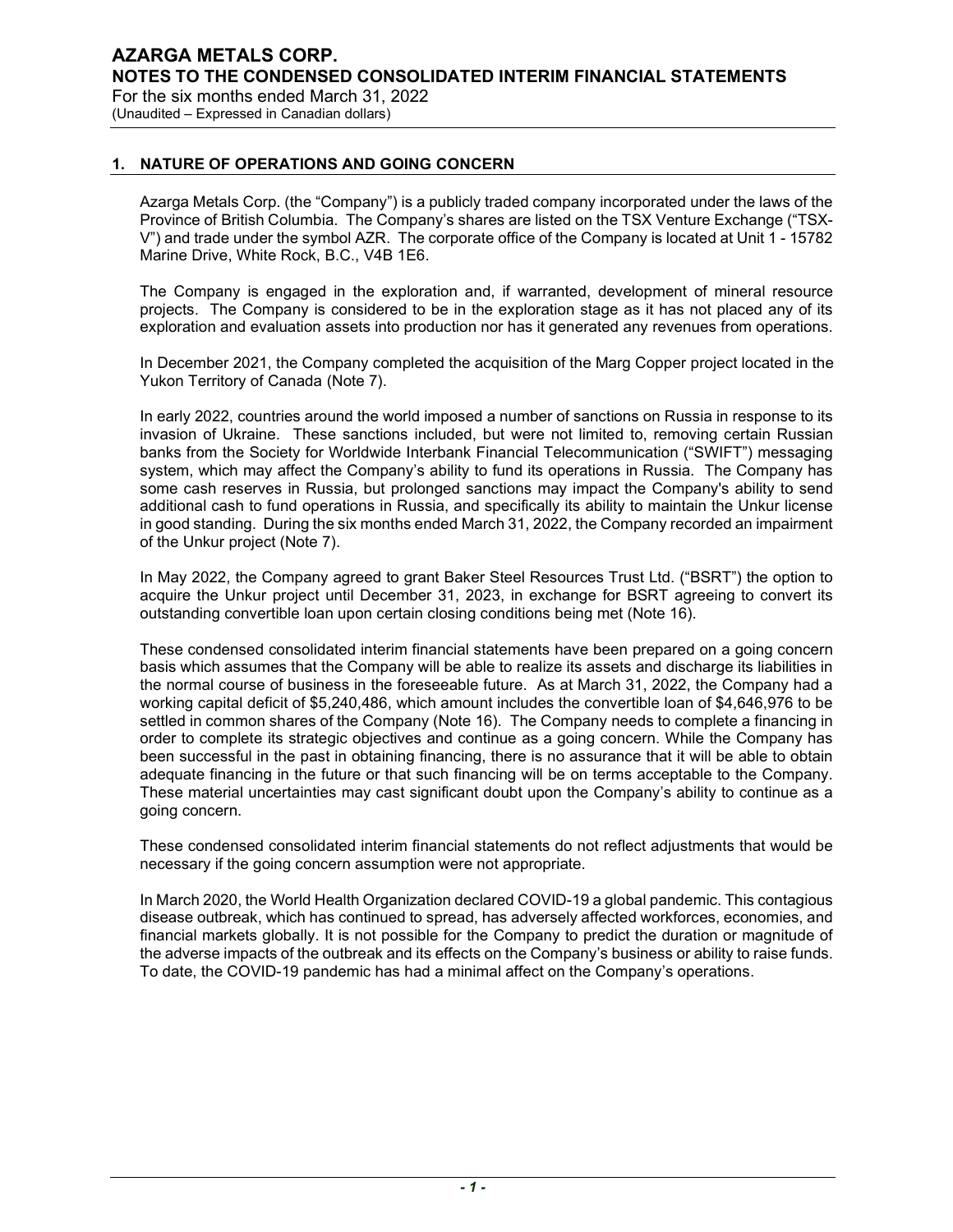(Unaudited – Expressed in Canadian dollars)

#### 2. BASIS OF PRESENTATION

#### Statement of compliance

These condensed consolidated interim financial statements have been prepared in accordance with International Accounting Standard ("IAS") 34 Interim Financial Reporting using accounting policies consistent with International Financial Reporting Standards ("IFRS") as issued by the International Accounting Standards Board and the International Financial Reporting Interpretations Committee.

These condensed consolidated interim financial statements do not include all of the disclosures required for annual financial statements, and therefore should be read in conjunction with the annual consolidated financial statements for the year ended September 30, 2021.

#### Basis of measurement

These condensed consolidated interim financial statements have been prepared on the historical cost basis except for certain financial instruments which are measured at fair value. In addition, these condensed consolidated interim financial statements have been prepared using the accrual basis of accounting, except for cash flow information.

#### Functional and presentation currency

These condensed consolidated interim financial statements are presented in Canadian dollars, which is the parent company's functional currency as well as the functional currency of its subsidiaries.

#### Use of accounting estimates, judgments, and assumptions

Information about estimates and judgments used in applying accounting policies that have the most significant effect on the amounts recognized in the Company's consolidated financial statements are included in Note 2 to the Company's September 30, 2021 annual consolidated financial statements.

#### 3. SIGNIFICANT ACCOUNTING POLICIES

The accounting policies applied by the Company in these condensed consolidated interim financial statements are the same as those applied by the Company as at and for the year ended September 30, 2021.

#### New standards, interpretations, and amendments not yet effective

A number of new standards, amendments to standards and interpretations are not yet effective as of March 31, 2022 and have not been applied in preparing these condensed consolidated interim financial statements.

Effective for annual periods beginning on or after January 1, 2023:

 Amendments to IAS 1 Presentation of Financial Statements, clarify how to classify debt and other liabilities as current or non-current. The amendments help to determine whether, in the statement of financial position, debt and other liabilities with an uncertain settlement date should be classified as current (due or potentially due to be settled within one year) or noncurrent. The amendments also include clarifying the classification requirements for debt an entity might settle by converting it into equity.

The Company has not early adopted this revised standard and its adoption is not expected to have a significant effect on the Company's condensed consolidated interim financial statements.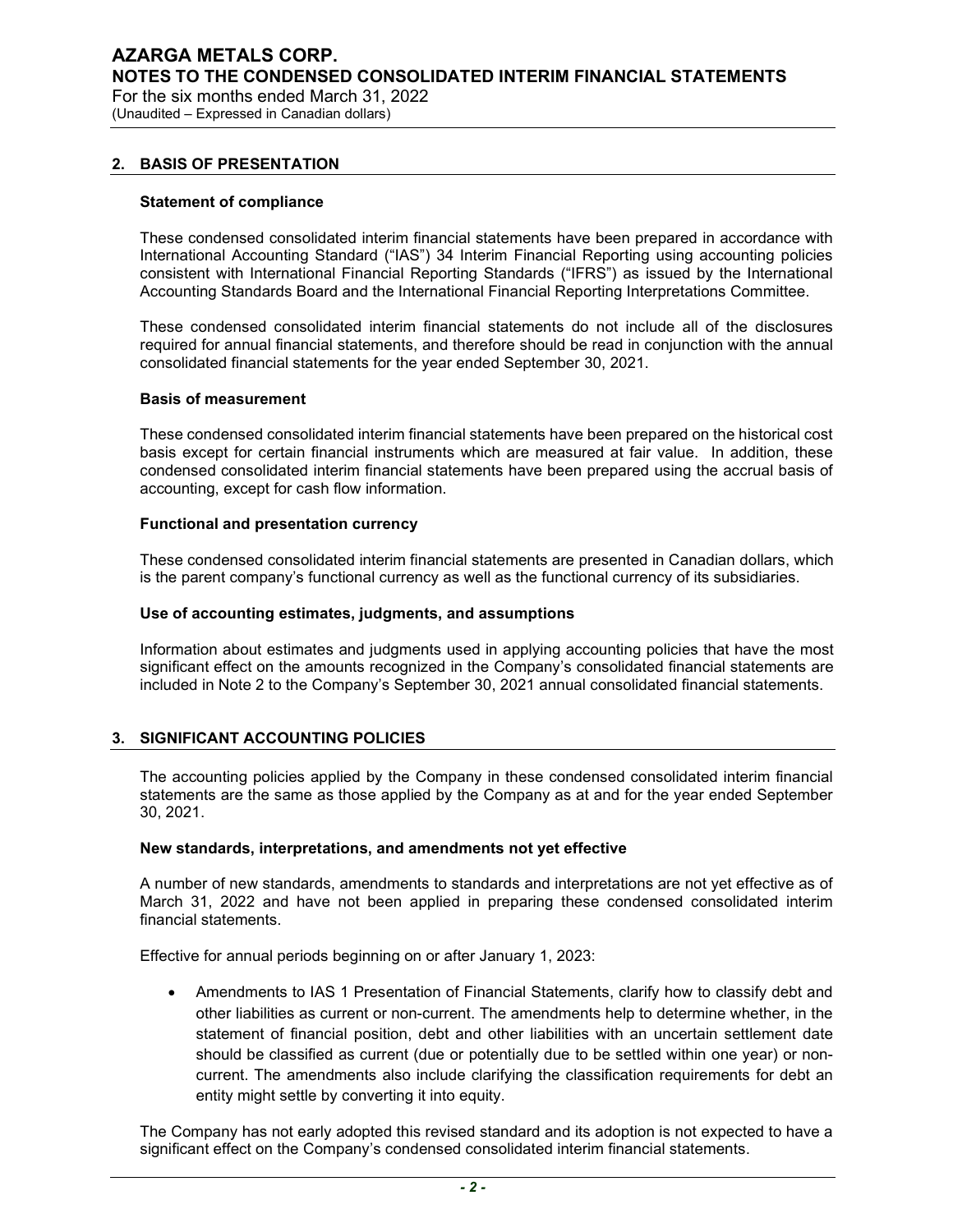(Unaudited – Expressed in Canadian dollars)

## 4. CASH

| ARGA METALS CORP.<br>TES TO THE CONDENSED CONSOLIDATED INTERIM FINANCIAL STATEMENTS |                    |               |         |
|-------------------------------------------------------------------------------------|--------------------|---------------|---------|
|                                                                                     |                    |               |         |
|                                                                                     |                    |               |         |
|                                                                                     |                    |               |         |
|                                                                                     |                    |               |         |
|                                                                                     |                    |               |         |
|                                                                                     |                    |               |         |
|                                                                                     |                    |               |         |
| the six months ended March 31, 2022                                                 |                    |               |         |
| audited - Expressed in Canadian dollars)                                            |                    |               |         |
|                                                                                     |                    |               |         |
| <b>CASH</b>                                                                         |                    |               |         |
|                                                                                     |                    |               |         |
|                                                                                     |                    |               |         |
|                                                                                     |                    |               |         |
|                                                                                     | March 31,          | September 30, |         |
|                                                                                     | 2022               | 2021          |         |
| Canadian dollar denominated deposits held in Canada                                 | \$<br>367,742 \$   |               | 698,772 |
| US dollar denominated deposits held in Canada                                       | 18,076             |               | 66,409  |
|                                                                                     |                    |               | 15,327  |
| US dollar denominated deposits held in Cyprus                                       | 18,020<br>24,905   |               | 82,343  |
| Ruble denominated deposits held in Russia<br>Total                                  | \$<br>$428,743$ \$ |               | 862,851 |

#### 5. RECEIVABLES

|                                                                            |                          | March 31,         |                          | September 30,         |
|----------------------------------------------------------------------------|--------------------------|-------------------|--------------------------|-----------------------|
|                                                                            |                          | 2022              |                          | 2021                  |
| Canadian dollar denominated deposits held in Canada                        | \$                       | 367,742 \$        |                          | 698,772               |
| US dollar denominated deposits held in Canada                              |                          | 18,076            |                          | 66,409                |
| US dollar denominated deposits held in Cyprus                              |                          | 18,020            |                          | 15,327                |
| Ruble denominated deposits held in Russia                                  |                          | 24,905            |                          | 82,343                |
| Total                                                                      | $\overline{\mathcal{S}}$ | $428,743$ \$      |                          | 862,851               |
| <b>RECEIVABLES</b>                                                         |                          |                   |                          |                       |
|                                                                            |                          | March 31,<br>2022 |                          | September 30,<br>2021 |
| Amounts due from the Government of Canada pursuant to<br>input tax credits | \$                       | 8,376 \$          |                          | 1,840                 |
| Amounts due from the Government of Russia pursuant to<br>value added tax   |                          | 21,414            |                          | 59,259                |
| Other receivables                                                          |                          | 10,259            |                          | 13,781                |
| Total                                                                      | $\overline{\mathbb{S}}$  | $40,049$ \$       |                          | 74,880                |
| <b>PREPAID EXPENSES</b>                                                    |                          |                   |                          |                       |
|                                                                            |                          | March 31,         |                          | September 30,         |
|                                                                            |                          | 2022              |                          | 2021                  |
| Prepaid insurance                                                          | \$                       | $1,006$ \$        |                          | 7,044                 |
| Prepaid investor relations                                                 |                          |                   |                          | 18,475                |
| Prepaid other                                                              |                          | 2,655             |                          | 5,840                 |
|                                                                            | $\overline{\$}$          | 3,661             | $\overline{\mathcal{F}}$ | 31,359                |

#### 6. PREPAID EXPENSES

|                            | March 31, | September 30, |
|----------------------------|-----------|---------------|
|                            | 2022      | 2021          |
| Prepaid insurance          | 000,      | 7,044         |
| Prepaid investor relations |           | 18,475        |
| Prepaid other              | 2,655     | 5,840         |
| Total                      | 3,661     | 31,359        |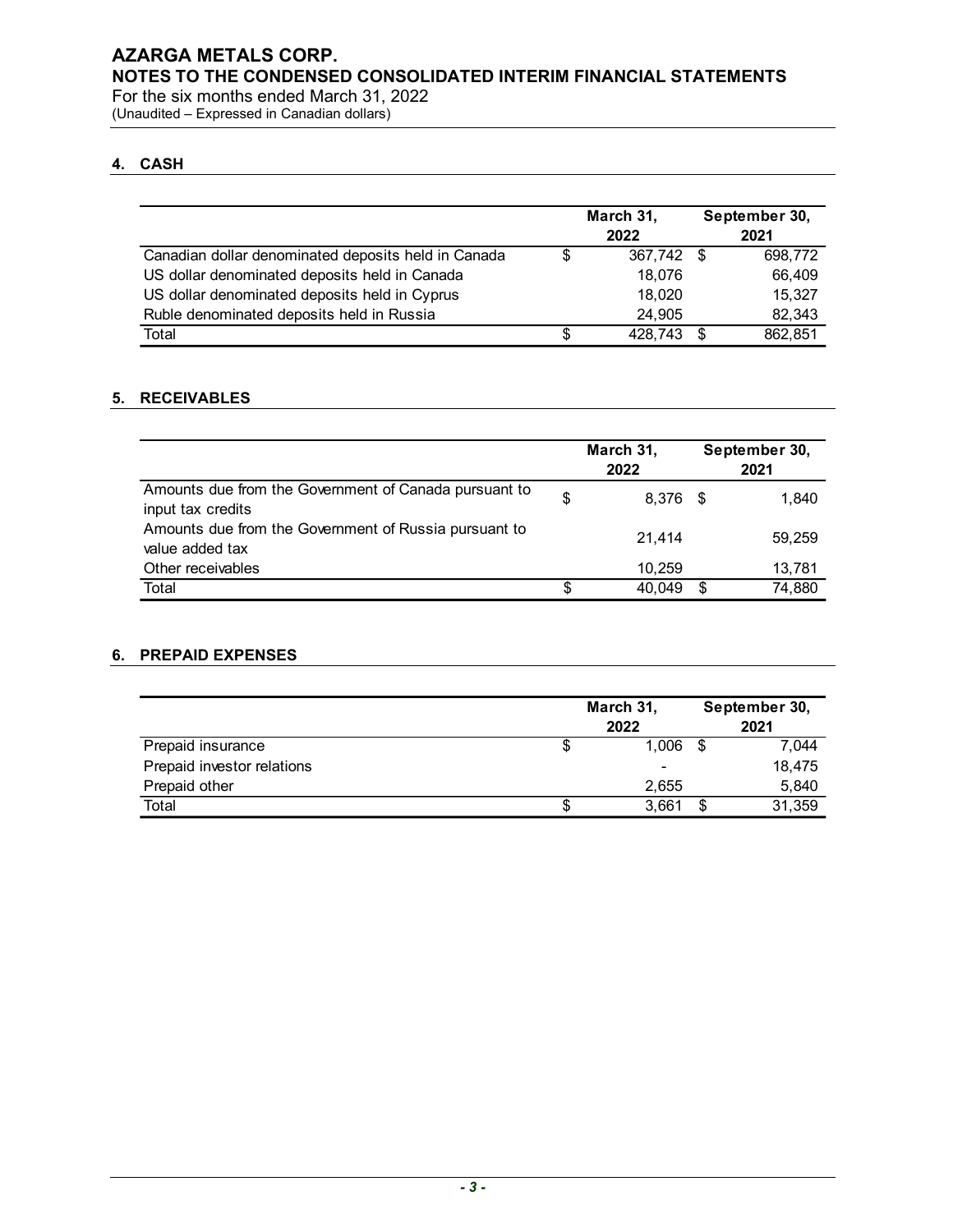# 7. EXPLORATION AND EVALUATION ASSETS

| <b>ARGA METALS CORP.</b>                                       |                   |                      |                   |                        |
|----------------------------------------------------------------|-------------------|----------------------|-------------------|------------------------|
|                                                                |                   |                      |                   |                        |
|                                                                |                   |                      |                   |                        |
|                                                                |                   |                      |                   |                        |
|                                                                |                   |                      |                   |                        |
|                                                                |                   |                      |                   |                        |
|                                                                |                   |                      |                   |                        |
|                                                                |                   |                      |                   |                        |
|                                                                |                   |                      |                   |                        |
|                                                                |                   |                      |                   |                        |
| TES TO THE CONDENSED CONSOLIDATED INTERIM FINANCIAL STATEMENTS |                   |                      |                   |                        |
|                                                                |                   |                      |                   |                        |
| the six months ended March 31, 2022                            |                   |                      |                   |                        |
| audited - Expressed in Canadian dollars)                       |                   |                      |                   |                        |
|                                                                |                   |                      |                   |                        |
|                                                                |                   |                      |                   |                        |
|                                                                |                   |                      |                   |                        |
|                                                                |                   |                      |                   |                        |
|                                                                |                   |                      |                   |                        |
|                                                                |                   |                      |                   |                        |
|                                                                | Canada            |                      | <b>Russia</b>     |                        |
| <b>EXPLORATION AND EVALUATION ASSETS</b>                       |                   |                      |                   |                        |
|                                                                | <b>Marg</b><br>\$ | \$<br>$\blacksquare$ | <b>Unkur</b>      | <b>Total</b>           |
| September 30, 2021                                             |                   |                      | 8,012,117 \$      | 8,012,117              |
| Additions                                                      |                   | 869,083              |                   | 869,083                |
| Impairment<br>March 31, 2022                                   | \$                | 869,083<br>\$        | (8,012,117)<br>\$ | (8,012,117)<br>869,083 |

#### Marg Copper Project, Yukon, Canada

In December 2021, the Company completed the acquisition of the Marg copper project, located in the Yukon Territory of Canada, from Golden Predator Mining Corp. ("Golden Predator").

As consideration, the Company paid Golden Predator a non-refundable deposit of \$50,000 in July 2021 on signing of a letter of intent (this amount was recorded as deferred acquisition costs as at September 30, 2021 and allocated to exploration and evaluation assets on closing) and issued Golden Predator 5,219,985 common shares valued at \$313,199. The Company also paid a finder's fee to a third-party through the issuance of 447,761 common shares valued at \$26,866.

The Company is also obligated to pay Golden Predator \$200,000 on the first anniversary of closing and \$350,000 on the second anniversary of closing. The second anniversary payment of \$350,000 has been discounted at a rate of 12% over a period of two years for an initial present value of \$279,018 (Note 10). These amounts have also been accrued as part of the consideration payable for the Marg project.

# Consideration given up March 31, 2022<br>  $$869,083$$ <br>
Marg Copper Project, Yukon, Canada<br>
In December 2021, the Company completed the acquisition of the Marg copper project, located in the<br>
Yukon Territory of Canada, from Golden Predator Wining C Marg Copper Project, Yukon, Canada<br>
In December 2021, the Company completed the acquisition of the Marg copper project, located in the<br>
futkon Territory of Canada, from Golden Predator Albing Corp. ("Golden Predator").<br>
As n December 2021, the Company completed the acquisition of the Marg copper project, located in the Wukin Territory of Canada, from Golden Predator Mining Corp. ("Golden Predator").<br>As consideration, the Company paid Golden fulton Territory of Canada, from Golden Predator Mining Corp. ("Golden Predator").<br>
Se consideration, the Company paid Golden Predator a non-refundable deposit of \$50,000 in July<br>
Also consideration, the Company paid Gold Net assets received Predator 5.219,985 common shares valued at \$313,199. The Company also paid a finder's fee to a<br>hird-party through the issuance of 447,761 common shares valued at \$26,686.<br>The Company is also obligated to pay Golden Predat hird-party through the issuance of 447,761 common shares valued at \$26,865.<br>
The Company is also colligated to pay Golden Predator \$200,000 on the first anniversary of closing<br>
The Company is also colligated to pay Golden

Management has determined that the acquisition does not constitute the acquisition of a business, as defined under IFRS 3, Business Combinations, therefore the acquisition was accounted for as an asset acquisition.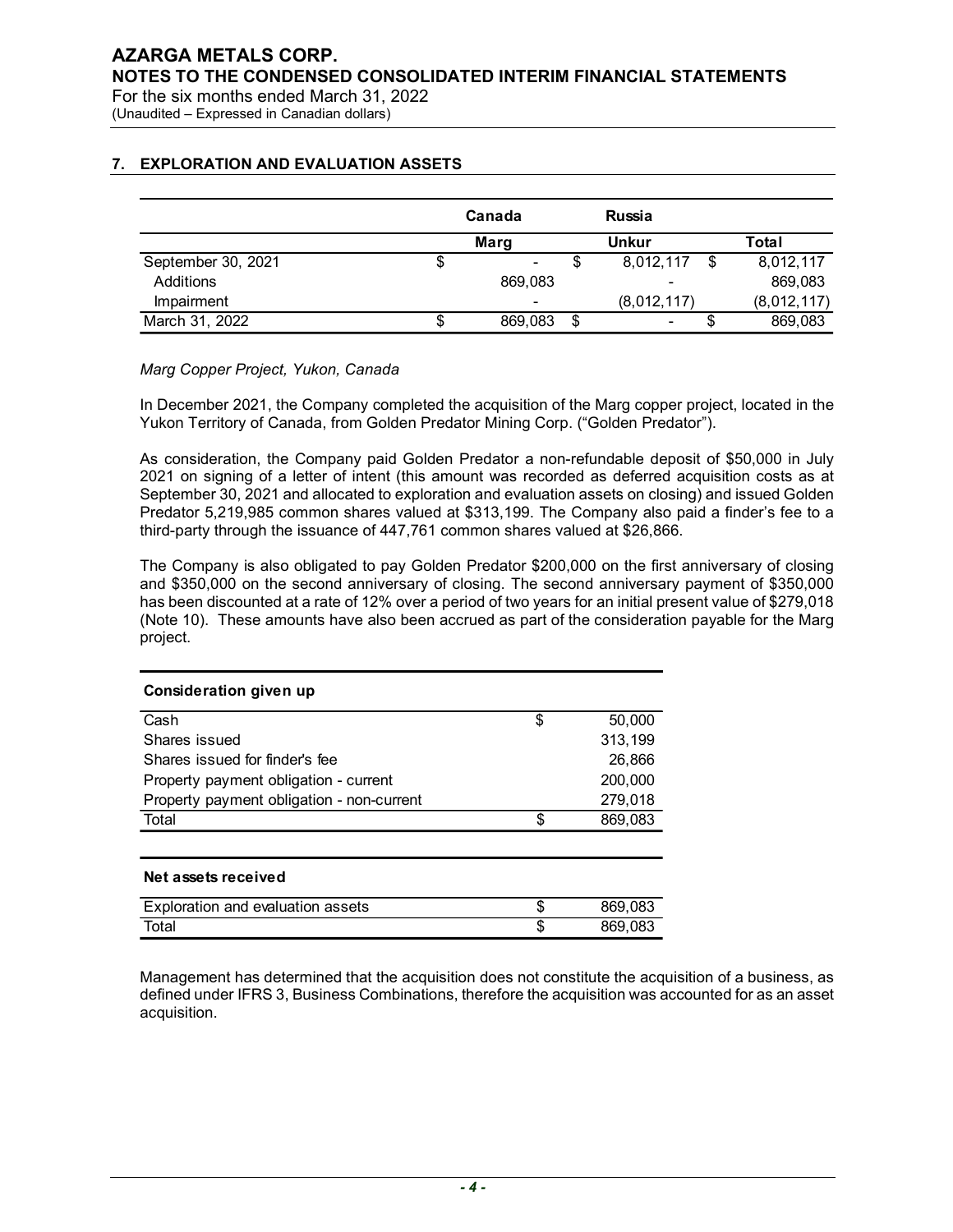7. EXPLORATION AND EVALUATION ASSETS (continued)

#### Marg Copper Project, Yukon, Canada (continued)

Upon a final decision to mine by the Company, an additional payment of \$300,000 is due in cash or shares at Golden Predator's discretion.

Finder's fees between 5% and 7.5% are payable to a third-party upon payment of any future amounts to Golden Predator.

The Marg project is subject to a 1% net smelter return ("NSR") royalty to Golden Predator for all metals extracted from the Marg project. The Company has the option to buy back 100% of the NSR royalty for cash consideration of \$1,500,000.

#### Unkur Copper-Silver Project, Russia

The Company's 100% owned Unkur copper-silver project is located in eastern Russia. The mineral exploration and exploitation license for the Unkur project is valid through December 31, 2039.

The Unkur project is subject to a 5% NSR royalty. The Company has the right to buy back up to 2% of the NSR royalty at a cost of US\$5,000,000 per percentage point so that upon paying US\$10,000,000 the NSR royalty will be reduced to 3%.

| US\$6,200,000 if at any time, a mineral resource (adding measured, indicated and inferred resources<br>of all deposits within the Unkur project area) is estimated to contain copper and silver to the equivalent<br>of two million tonnes or more of copper where measured plus indicated resources comprise at least<br>70% of that estimate, taking the value of silver as copper equivalent. This milestone payment was<br>cancelled subsequent to March 31, 2022 (Note 16).                                                                                                                                                                                                                                                                                                                                                                                                                                                                                                                                                                                                                               |        |                              | As part of the acquisition of the Unkur project, the Company agreed to make a payment of |              |
|----------------------------------------------------------------------------------------------------------------------------------------------------------------------------------------------------------------------------------------------------------------------------------------------------------------------------------------------------------------------------------------------------------------------------------------------------------------------------------------------------------------------------------------------------------------------------------------------------------------------------------------------------------------------------------------------------------------------------------------------------------------------------------------------------------------------------------------------------------------------------------------------------------------------------------------------------------------------------------------------------------------------------------------------------------------------------------------------------------------|--------|------------------------------|------------------------------------------------------------------------------------------|--------------|
| In early 2022, countries around the world imposed a number of sanctions on Russia in response to its<br>invasion of Ukraine. These sanctions included, but wee not limited to, removing certain Russian banks<br>from the Society for Worldwide Interbank Financial Telecommunication ("SWIFT") messaging system,<br>which may affect the Company's ability to fund its operations in Russia. The Company has some cash<br>reserves in Russia, but prolonged sanctions may impact the Company's ability to send additional cash<br>to fund operations in Russia, and specifically its ability to maintain the Unkur license in good standing.<br>During the six months ended March 31, 2022, the Company determined that these events cast<br>significant uncertainty over the Company's Russian operations and accordingly, the Company<br>recorded an impairment of exploration and evaluation assets of \$8,012,117 on the Unkur project.<br>The Company recorded the following exploration and evaluation expenditures on its Unkur project for<br>the three and six months ended March 31, 2022 and 2021. |        |                              |                                                                                          |              |
|                                                                                                                                                                                                                                                                                                                                                                                                                                                                                                                                                                                                                                                                                                                                                                                                                                                                                                                                                                                                                                                                                                                |        | Three months ended March 31, | Six months ended March 31,                                                               |              |
|                                                                                                                                                                                                                                                                                                                                                                                                                                                                                                                                                                                                                                                                                                                                                                                                                                                                                                                                                                                                                                                                                                                | 2022   | 2021                         | 2022                                                                                     | 2021         |
|                                                                                                                                                                                                                                                                                                                                                                                                                                                                                                                                                                                                                                                                                                                                                                                                                                                                                                                                                                                                                                                                                                                |        | \$<br>$4,430$ \$             |                                                                                          | \$<br>22,986 |
| Licenses and permits                                                                                                                                                                                                                                                                                                                                                                                                                                                                                                                                                                                                                                                                                                                                                                                                                                                                                                                                                                                                                                                                                           | \$     |                              |                                                                                          |              |
| Personnel, administration, and travel                                                                                                                                                                                                                                                                                                                                                                                                                                                                                                                                                                                                                                                                                                                                                                                                                                                                                                                                                                                                                                                                          | 29,507 | 49,100                       | 67,572                                                                                   | 96,821       |
| Studies and evaluations                                                                                                                                                                                                                                                                                                                                                                                                                                                                                                                                                                                                                                                                                                                                                                                                                                                                                                                                                                                                                                                                                        |        | 52,648                       | 33,710                                                                                   | 77,106       |

In May 2022, the Company agreed to grant BSRT the option to acquire the Unkur project until December 31, 2023, in exchange for BSRT agreeing to convert its outstanding convertible loan upon certain closing conditions being met (Note 16).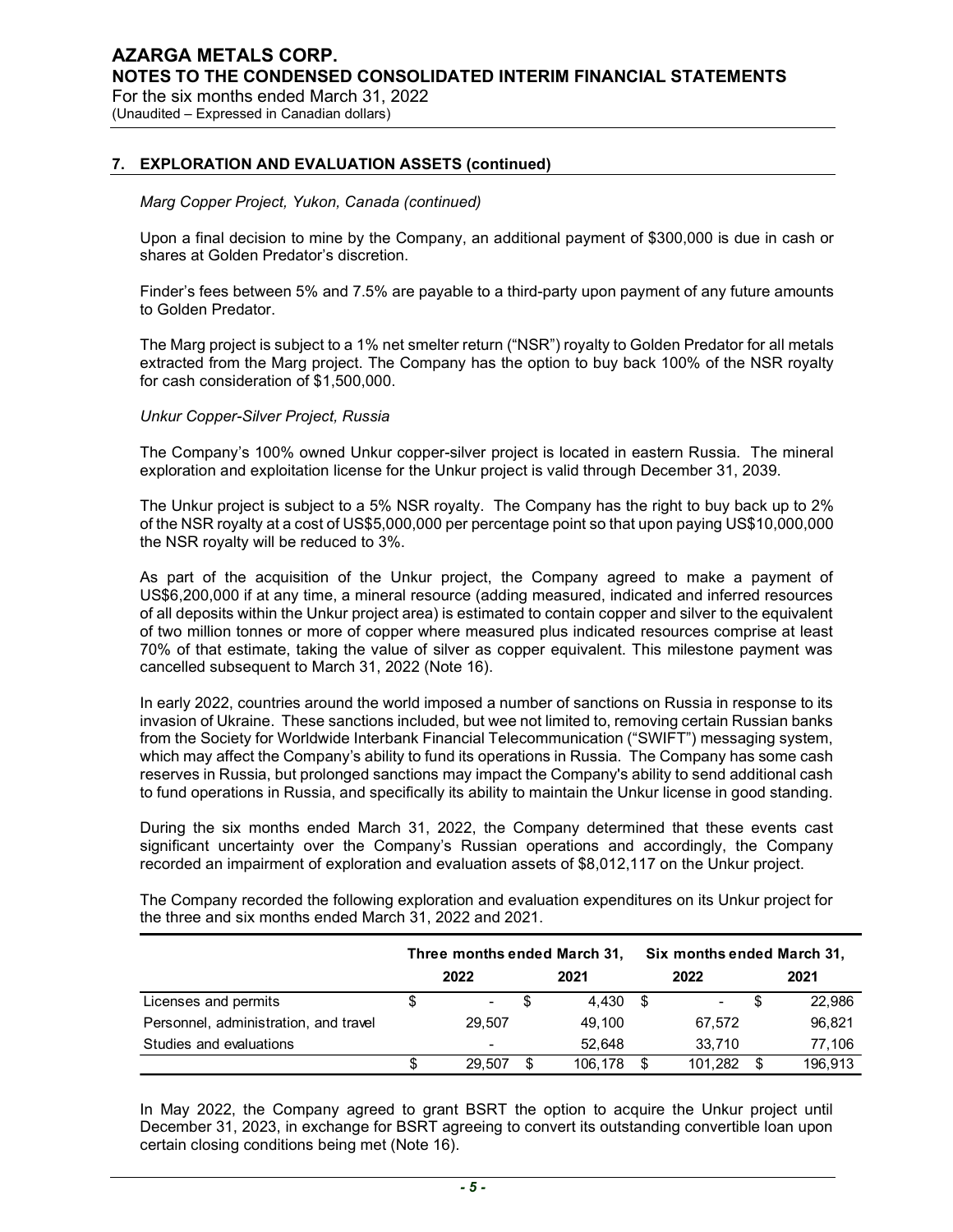For the six months ended March 31, 2022

(Unaudited – Expressed in Canadian dollars)

#### 8. TRADE AND OTHER PAYABLES

| audited – Expressed in Canadian dollars) |                 |                   |               |                       |
|------------------------------------------|-----------------|-------------------|---------------|-----------------------|
|                                          |                 |                   |               |                       |
|                                          |                 |                   |               |                       |
| <b>TRADE AND OTHER PAYABLES</b>          |                 |                   |               |                       |
|                                          |                 | March 31,         |               | September 30,         |
|                                          |                 | 2022              |               | 2021                  |
| Trade and other payables in Canada       | \$              | 98,371 \$         |               | 55,952                |
| Trade and other payables in Russia       |                 | 30,918            |               | 12,915                |
| Property payment obligation (Note 7)     |                 | 200,000           |               |                       |
| Interest on Convertible Loan (Note 9)    |                 | 179,586           |               | 174,365               |
| Interest on shareholder loans (Note 10)  |                 | 555,633           |               |                       |
| Due to related parties (Note 12)         |                 | 1,455             |               | 17,446                |
| Total                                    | \$              | 1,065,963         | $\sqrt[6]{3}$ | 260,678               |
| <b>CONVERTIBLE LOAN</b>                  |                 |                   |               |                       |
|                                          |                 |                   |               |                       |
|                                          |                 | March 31,<br>2022 |               | September 30,<br>2021 |
| Opening balance                          | \$              | 4,641,767         | $\sqrt[6]{2}$ | 4,257,836             |
| Amortization of financing costs          |                 | 90,959            |               | 182,417               |
| Foreign exchange                         |                 | (85, 750)         |               | 201,514               |
| Closing balance                          | $\overline{\$}$ | 4,646,976         | \$            | 4,641,767             |
|                                          | \$              | 4,646,976 \$      |               |                       |
| Current                                  |                 |                   |               |                       |

#### 9. CONVERTIBLE LOAN

|                                         | March 31,          |      | September 30,         |
|-----------------------------------------|--------------------|------|-----------------------|
|                                         | 2022               |      | 2021                  |
| Trade and other payables in Canada      | \$<br>98,371       | - \$ | 55,952                |
| Trade and other payables in Russia      | 30,918             |      | 12,915                |
| Property payment obligation (Note 7)    | 200,000            |      |                       |
| Interest on Convertible Loan (Note 9)   | 179,586            |      | 174,365               |
| Interest on shareholder loans (Note 10) | 555,633            |      |                       |
| Due to related parties (Note 12)        | 1,455              |      | 17,446                |
| Total                                   | \$<br>1,065,963    | - \$ | 260,678               |
| <b>CONVERTIBLE LOAN</b>                 |                    |      |                       |
|                                         | March 31,<br>2022  |      | September 30,<br>2021 |
| Opening balance                         | \$<br>4,641,767    | \$   | 4,257,836             |
|                                         | 90,959             |      | 182,417               |
| Amortization of financing costs         |                    |      |                       |
| Foreign exchange                        | (85, 750)          |      | 201,514               |
| Closing balance                         | \$<br>4,646,976    | \$   | 4,641,767             |
| Current                                 | \$<br>4,646,976 \$ |      |                       |

The Convertible Loan bears interest at 8% per annum, payable semi-annually, and matures on December 31, 2022. Full details of the Convertible Loan are found in Note 9 of the September 30, 2021 annual consolidated financial statements.

Subsequent to March 31, 2022, the Company and BSRT executed a definitive agreement whereby BSRT will convert the Convertible Loan into 46,925,500 common shares, upon certain closing conditions being met (Note 16).

In October 2021, the Company issued BSRT 3,743,755 common shares valued at \$205,907 to settle its semi-annual interest payment of \$187,166 and accordingly recorded a loss on settlement of \$18,741 (Note 12).

During the six months ended March 31, 2022, the Company recorded interest expense of \$283,346 (2021 – \$281,159), being \$192,387 (2021 - \$190,200) of interest expense on the Convertible Loan and amortization of financing costs of \$90,959 (2021 – \$90,959).

During the three months ended March 31, 2022, the Company recorded interest expense of \$139,229 (2021 – \$139,186), being \$94,249 (2021 - \$94,206) of interest expense on the Convertible Loan and amortization of financing costs of \$44,980 (2021 – \$44,980).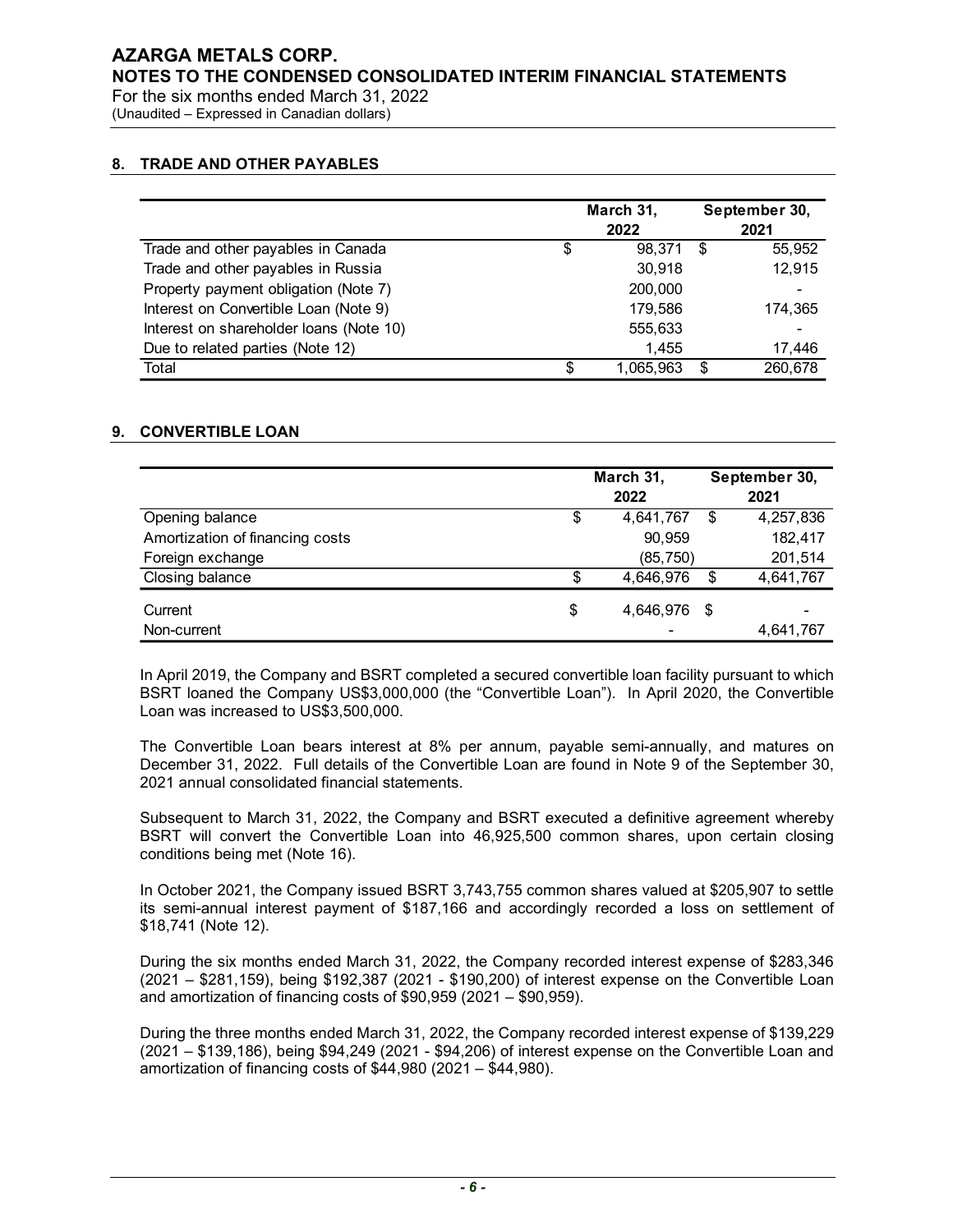## 10. PROPERTY PAYMENT OBLIGATION

| <b>ARGA METALS CORP.</b><br>TES TO THE CONDENSED CONSOLIDATED INTERIM FINANCIAL STATEMENTS<br>the six months ended March 31, 2022 |               |               |
|-----------------------------------------------------------------------------------------------------------------------------------|---------------|---------------|
|                                                                                                                                   |               |               |
|                                                                                                                                   |               |               |
|                                                                                                                                   |               |               |
|                                                                                                                                   |               |               |
|                                                                                                                                   |               |               |
|                                                                                                                                   |               |               |
|                                                                                                                                   |               |               |
| audited - Expressed in Canadian dollars)                                                                                          |               |               |
|                                                                                                                                   |               |               |
|                                                                                                                                   |               |               |
|                                                                                                                                   |               |               |
|                                                                                                                                   |               |               |
| PROPERTY PAYMENT OBLIGATION                                                                                                       |               |               |
|                                                                                                                                   |               |               |
|                                                                                                                                   |               |               |
|                                                                                                                                   |               |               |
|                                                                                                                                   | March 31,     | September 30, |
|                                                                                                                                   |               |               |
|                                                                                                                                   | 2022          | 2021          |
| Opening balance                                                                                                                   | \$            | \$            |
|                                                                                                                                   |               |               |
| Addition                                                                                                                          | 279,018       |               |
| Accretion                                                                                                                         | 7,907         |               |
| Closing balance                                                                                                                   | \$<br>286,925 | -\$           |

#### 11. SHAREHOLDER LOANS

|                                                                                                                                                                    |                                                                                                                                                                                                                                                                             | March 31,<br>2022  |                | September 30,<br>2021 |
|--------------------------------------------------------------------------------------------------------------------------------------------------------------------|-----------------------------------------------------------------------------------------------------------------------------------------------------------------------------------------------------------------------------------------------------------------------------|--------------------|----------------|-----------------------|
| Opening balance                                                                                                                                                    |                                                                                                                                                                                                                                                                             | \$                 | \$             |                       |
| Addition                                                                                                                                                           |                                                                                                                                                                                                                                                                             | 279,018            |                |                       |
| Accretion                                                                                                                                                          |                                                                                                                                                                                                                                                                             | 7,907              |                |                       |
| Closing balance                                                                                                                                                    |                                                                                                                                                                                                                                                                             | \$<br>286,925      | $\mathfrak{F}$ |                       |
|                                                                                                                                                                    | As part of the consideration payable for the Marg project, the Company is obligated to pay \$350,000<br>in December 2023 (Note 7). This second anniversary payment was discounted at a rate of 12% over<br>a period of two years for an initial present value of \$279,018. |                    |                |                       |
|                                                                                                                                                                    |                                                                                                                                                                                                                                                                             |                    |                |                       |
|                                                                                                                                                                    |                                                                                                                                                                                                                                                                             |                    |                |                       |
| During the three and six months ended March 31, 2022, the Company recorded accretion on the<br>property payment obligation of \$7,907.<br><b>SHAREHOLDER LOANS</b> |                                                                                                                                                                                                                                                                             |                    |                |                       |
|                                                                                                                                                                    |                                                                                                                                                                                                                                                                             | March 31,          |                | September 30,         |
|                                                                                                                                                                    |                                                                                                                                                                                                                                                                             | 2022               |                | 2021                  |
| Shareholders                                                                                                                                                       | Relationship                                                                                                                                                                                                                                                                |                    |                |                       |
| Principal payable<br>Alexander Molyneux                                                                                                                            | greater than 10% shareholder                                                                                                                                                                                                                                                | \$<br>$304,144$ \$ |                | 310,107               |
| Eugene McCarthy                                                                                                                                                    | greater than 10% shareholder                                                                                                                                                                                                                                                | 304,645            |                | 310,618               |
| <b>Blake Steele</b>                                                                                                                                                | Director                                                                                                                                                                                                                                                                    | 67,643             |                | 68,970                |
| OC Management Group Ltd.                                                                                                                                           | Principal is a Director                                                                                                                                                                                                                                                     | 137,628            |                | 140,326               |
| Serhii Stefanowch                                                                                                                                                  |                                                                                                                                                                                                                                                                             | 144,020            |                | 146,843               |
|                                                                                                                                                                    |                                                                                                                                                                                                                                                                             | 958,080            |                | 976,864               |
| Interest payable                                                                                                                                                   |                                                                                                                                                                                                                                                                             |                    |                | 508,076               |

During the three and six months ended March 31, 2022, the Company accrued interest of \$28,630 (2021 - \$28,528) and \$58,031 (2021 – \$58,054) on the shareholder loans.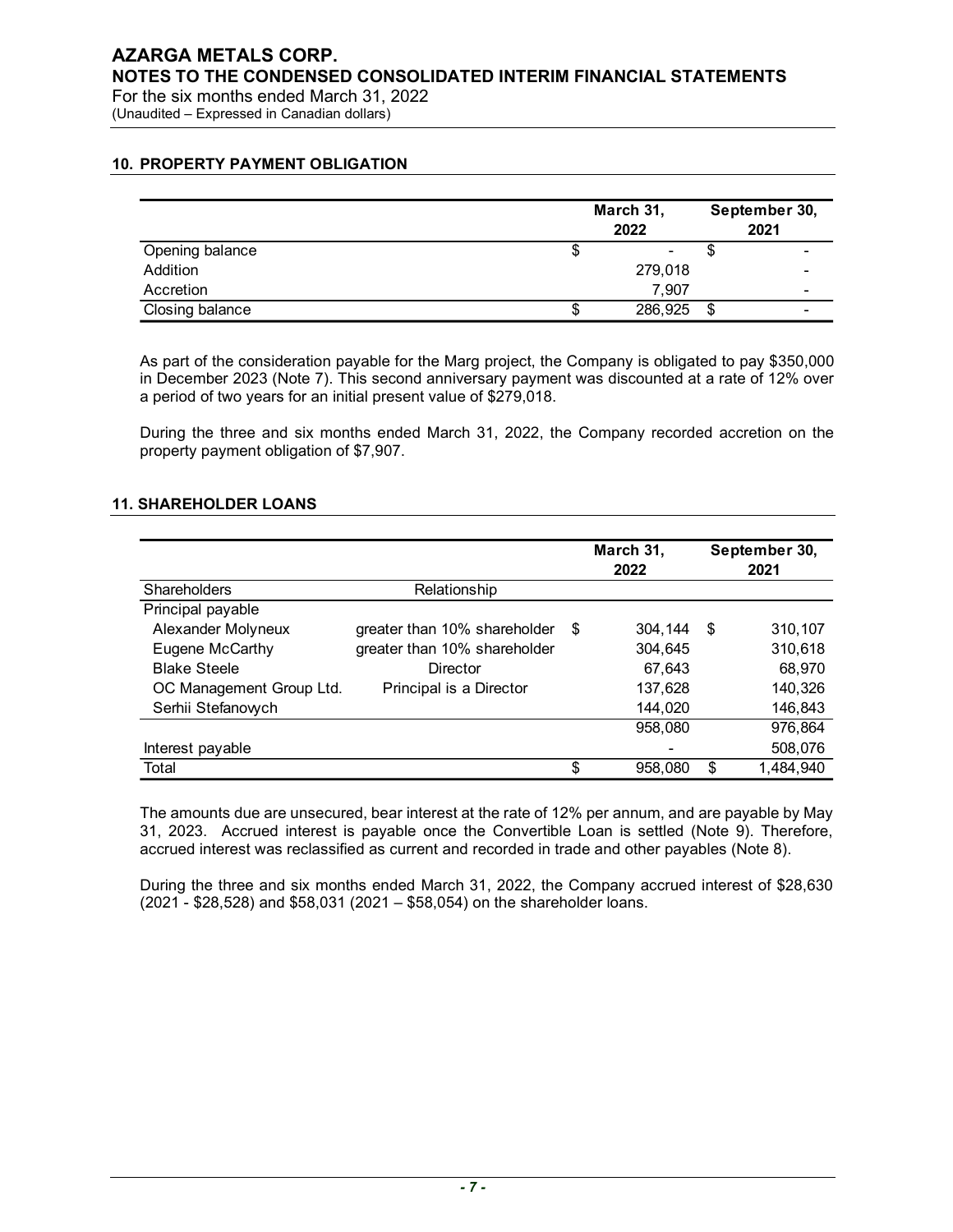(Unaudited – Expressed in Canadian dollars)

#### 12. SHARE CAPITAL

#### a) Authorized

#### b) Issued and outstanding

- In October 2021, the Company issued BSRT 3,743,755 common shares valued at \$205,907 to settle its semi-annual interest payment of \$187,166 and accordingly recorded a loss on settlement of \$18,741 (Note 9).
- In December 2021, the Company issued 5,219,985 common shares valued at \$313,199 for the Marg Project. In addition, the Company issued 447,761 common shares valued at \$26,866 for a finder's fee (Note 7).

#### c) Warrants

| The Company has an unlimited number of common shares without par value authorized for             |            |                                                                                                                                                                                                                                                                       |                |                  |                |                                                                                                                                                                     |
|---------------------------------------------------------------------------------------------------|------------|-----------------------------------------------------------------------------------------------------------------------------------------------------------------------------------------------------------------------------------------------------------------------|----------------|------------------|----------------|---------------------------------------------------------------------------------------------------------------------------------------------------------------------|
| issuance.                                                                                         |            |                                                                                                                                                                                                                                                                       |                |                  |                |                                                                                                                                                                     |
| <b>Issued and outstanding</b>                                                                     |            |                                                                                                                                                                                                                                                                       |                |                  |                |                                                                                                                                                                     |
| During the six months ended March 31, 2022, the Company completed the following:                  |            |                                                                                                                                                                                                                                                                       |                |                  |                |                                                                                                                                                                     |
| $\bullet$<br>$\bullet$                                                                            |            | \$205,907 to settle its semi-annual interest payment of \$187,166 and accordingly recorded<br>a loss on settlement of \$18,741 (Note 9).<br>In December 2021, the Company issued 5,219,985 common shares valued at \$313,199<br>\$26,866 for a finder's fee (Note 7). |                |                  |                | In October 2021, the Company issued BSRT 3,743,755 common shares valued at<br>for the Marg Project. In addition, the Company issued 447,761 common shares valued at |
| <b>Warrants</b>                                                                                   |            |                                                                                                                                                                                                                                                                       |                |                  |                |                                                                                                                                                                     |
|                                                                                                   |            |                                                                                                                                                                                                                                                                       |                |                  |                |                                                                                                                                                                     |
| The continuity of share purchase warrants for the six months ended March 31, 2022, is as follows: | price      | Balance,<br>Exercise September 30,<br>2021                                                                                                                                                                                                                            | Granted        | <b>Exercised</b> |                | Balance,<br>March 31,<br>2022                                                                                                                                       |
| <b>Expiry date</b><br>December 31, 2022                                                           | \$<br>0.10 | 20,440,914                                                                                                                                                                                                                                                            |                |                  | <b>Expired</b> | 20,440,914                                                                                                                                                          |
| March 25, 2023                                                                                    | \$0.12     | 11,606,461                                                                                                                                                                                                                                                            |                |                  |                | 11,606,461                                                                                                                                                          |
|                                                                                                   |            | 32,047,375                                                                                                                                                                                                                                                            | $\blacksquare$ |                  |                | 32,047,375                                                                                                                                                          |

#### d) Options

The Company has a shareholder approved rolling stock option plan ("the Plan") which is applicable to directors, officers, employees, and consultants. Under the Plan, the total outstanding stock options that may be granted are limited to 10% of the outstanding common shares of the Company at any one time. The exercise price of an option shall not be less than the discounted market price at the time of granting as prescribed by the policies of the TSX-V. The maximum term of stock options is ten years from the grant date. Vesting terms are at the discretion of the directors.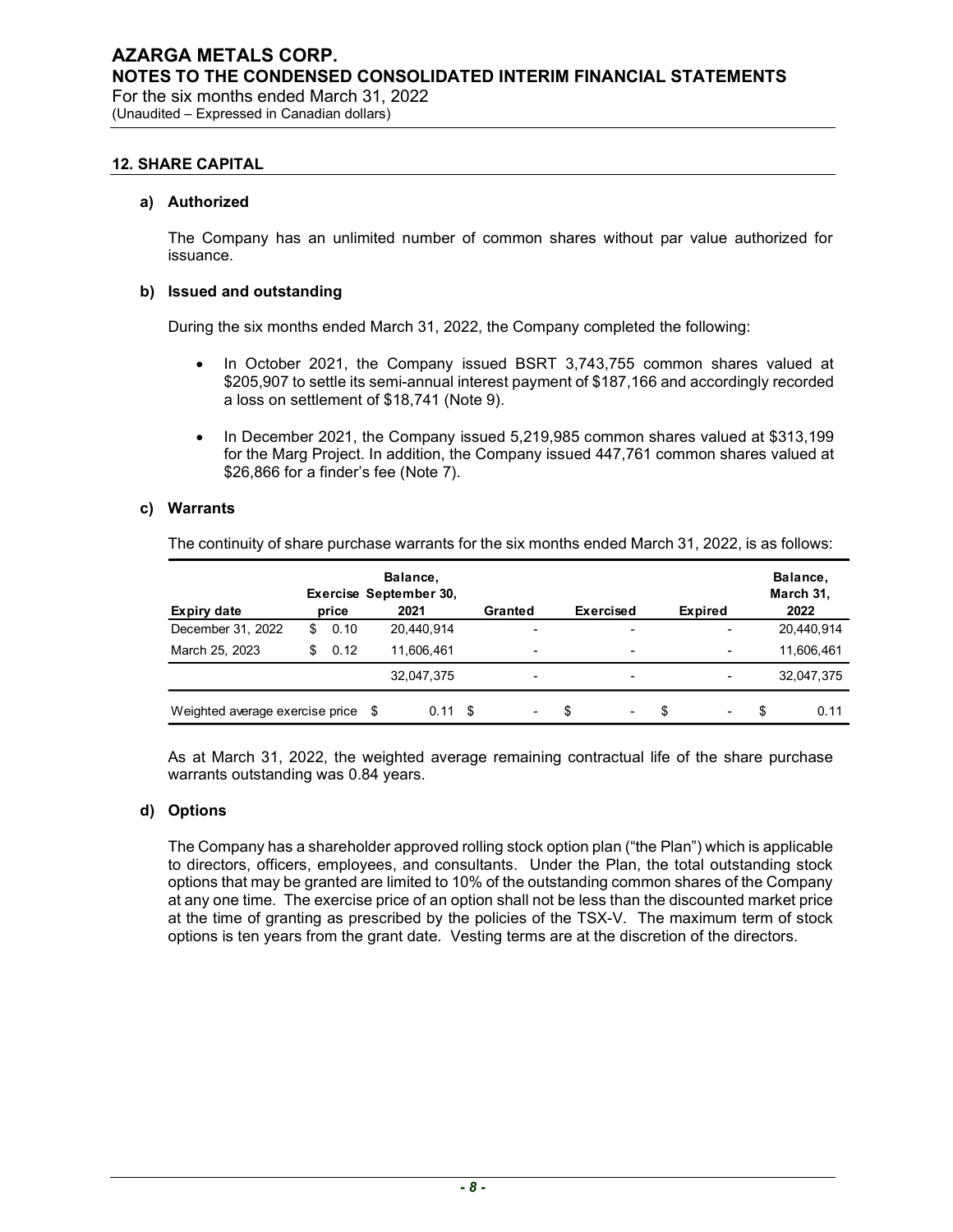(Unaudited – Expressed in Canadian dollars)

#### 12. SHARE CAPITAL (continued)

#### d) Options (continued)

|                                                                                         | six months ended March 31, 2022 |                                            |         |                  |                       |                               |
|-----------------------------------------------------------------------------------------|---------------------------------|--------------------------------------------|---------|------------------|-----------------------|-------------------------------|
| ed - Expressed in Canadian dollars)                                                     |                                 |                                            |         |                  |                       |                               |
| <b>Options (continued)</b>                                                              |                                 |                                            |         |                  |                       |                               |
| The continuity of stock options for the six months ended March 31, 2022, is as follows: | price                           | Balance,<br>Exercise September 30,<br>2021 | Granted | <b>Exercised</b> | Expired/<br>Cancelled | Balance,<br>March 31,<br>2022 |
| <b>Expiry date</b><br>October 5, 2021                                                   | 0.32<br>\$                      | 225,000                                    |         |                  | (225,000)             |                               |
| January 5, 2023                                                                         | \$<br>0.15                      | 1,845,000                                  |         |                  | (335,000)             | 1,510,000                     |
| May 24, 2024                                                                            | \$<br>0.09                      | 3,357,000                                  |         |                  | (207,000)             | 3,150,000                     |
|                                                                                         | \$<br>0.13                      | 3,000,000                                  |         |                  |                       | 3,000,000                     |
| April 23, 2026                                                                          |                                 | 8,427,000                                  | $\sim$  | $\blacksquare$   | (767,000)             | 7,660,000                     |

#### 13. RELATED PARTY TRANSACTIONS AND BALANCES

#### Compensation of key management personnel

| $0.12$ \$<br>$0.18$ \$<br>Weighted average exercise price \$<br>0.12<br>\$<br>\$<br>As at March 31, 2022, 5,160,000 stock options were exercisable.<br>As at March 31, 2022, the weighted average remaining contractual life of the stock options<br>outstanding was 2.63 years.<br><b>RELATED PARTY TRANSACTIONS AND BALANCES</b><br>Except as disclosed elsewhere in these condensed consolidated interim financial statements, the<br>Company incurred the following related party transactions:<br>Compensation of key management personnel<br>Key management includes members of the Board of Directors, the Chief Executive Officer, the VP<br>Exploration, the Chief Financial Officer, and the Corporate Secretary. The aggregate compensation<br>paid or accrued to key management personnel during the three and six months ended March 31, 2022<br>Six months ended March 31,<br>Three months ended March 31,<br>2022<br>2021<br>2022<br>2021<br><b>Chief Executive Officer</b><br>\$<br>43,500<br>\$<br>\$<br>87,000 \$<br><b>VP Exploration</b><br>22,700<br>22,783<br>45,528<br>46,346<br>Golden Oak *<br>25,000<br>50,000<br>25,000<br>50,000<br>Former Chief Executive Officer<br>32,179<br>15,818<br>\$<br>$91,200$ \$<br>$182,528$ \$<br>63,601 \$<br>* Golden Oak Corporate Services Ltd. ("Golden Oak") is a consulting company controlled by the Chief |                           | 8,427,000 |  |  | (767,000) | 7,660,000 |
|-----------------------------------------------------------------------------------------------------------------------------------------------------------------------------------------------------------------------------------------------------------------------------------------------------------------------------------------------------------------------------------------------------------------------------------------------------------------------------------------------------------------------------------------------------------------------------------------------------------------------------------------------------------------------------------------------------------------------------------------------------------------------------------------------------------------------------------------------------------------------------------------------------------------------------------------------------------------------------------------------------------------------------------------------------------------------------------------------------------------------------------------------------------------------------------------------------------------------------------------------------------------------------------------------------------------------------------------------------------------------------|---------------------------|-----------|--|--|-----------|-----------|
| 128,525                                                                                                                                                                                                                                                                                                                                                                                                                                                                                                                                                                                                                                                                                                                                                                                                                                                                                                                                                                                                                                                                                                                                                                                                                                                                                                                                                                     |                           |           |  |  |           |           |
|                                                                                                                                                                                                                                                                                                                                                                                                                                                                                                                                                                                                                                                                                                                                                                                                                                                                                                                                                                                                                                                                                                                                                                                                                                                                                                                                                                             |                           |           |  |  |           |           |
|                                                                                                                                                                                                                                                                                                                                                                                                                                                                                                                                                                                                                                                                                                                                                                                                                                                                                                                                                                                                                                                                                                                                                                                                                                                                                                                                                                             |                           |           |  |  |           |           |
|                                                                                                                                                                                                                                                                                                                                                                                                                                                                                                                                                                                                                                                                                                                                                                                                                                                                                                                                                                                                                                                                                                                                                                                                                                                                                                                                                                             |                           |           |  |  |           |           |
|                                                                                                                                                                                                                                                                                                                                                                                                                                                                                                                                                                                                                                                                                                                                                                                                                                                                                                                                                                                                                                                                                                                                                                                                                                                                                                                                                                             |                           |           |  |  |           |           |
|                                                                                                                                                                                                                                                                                                                                                                                                                                                                                                                                                                                                                                                                                                                                                                                                                                                                                                                                                                                                                                                                                                                                                                                                                                                                                                                                                                             |                           |           |  |  |           |           |
|                                                                                                                                                                                                                                                                                                                                                                                                                                                                                                                                                                                                                                                                                                                                                                                                                                                                                                                                                                                                                                                                                                                                                                                                                                                                                                                                                                             | and 2021 were as follows: |           |  |  |           |           |
|                                                                                                                                                                                                                                                                                                                                                                                                                                                                                                                                                                                                                                                                                                                                                                                                                                                                                                                                                                                                                                                                                                                                                                                                                                                                                                                                                                             |                           |           |  |  |           |           |
|                                                                                                                                                                                                                                                                                                                                                                                                                                                                                                                                                                                                                                                                                                                                                                                                                                                                                                                                                                                                                                                                                                                                                                                                                                                                                                                                                                             |                           |           |  |  |           |           |
|                                                                                                                                                                                                                                                                                                                                                                                                                                                                                                                                                                                                                                                                                                                                                                                                                                                                                                                                                                                                                                                                                                                                                                                                                                                                                                                                                                             | Consulting fees           |           |  |  |           |           |
|                                                                                                                                                                                                                                                                                                                                                                                                                                                                                                                                                                                                                                                                                                                                                                                                                                                                                                                                                                                                                                                                                                                                                                                                                                                                                                                                                                             |                           |           |  |  |           |           |
|                                                                                                                                                                                                                                                                                                                                                                                                                                                                                                                                                                                                                                                                                                                                                                                                                                                                                                                                                                                                                                                                                                                                                                                                                                                                                                                                                                             |                           |           |  |  |           |           |
| Financial Officer and Corporate Secretary of the Company. Golden Oak provides the services of a<br>Chief Financial Officer, Corporate Secretary, and accounting and administrative staff to the Company.                                                                                                                                                                                                                                                                                                                                                                                                                                                                                                                                                                                                                                                                                                                                                                                                                                                                                                                                                                                                                                                                                                                                                                    |                           |           |  |  |           |           |

#### Due to related parties

As at March 31, 2022, the Company owed \$1,455 (September 30, 2021 – \$17,446) to related parties of which \$244 was owing to the Chief Executive Officer and \$1,211 was owing to Golden Oak, both for the reimbursement of expenditures. All amounts are unsecured and non-interest bearing.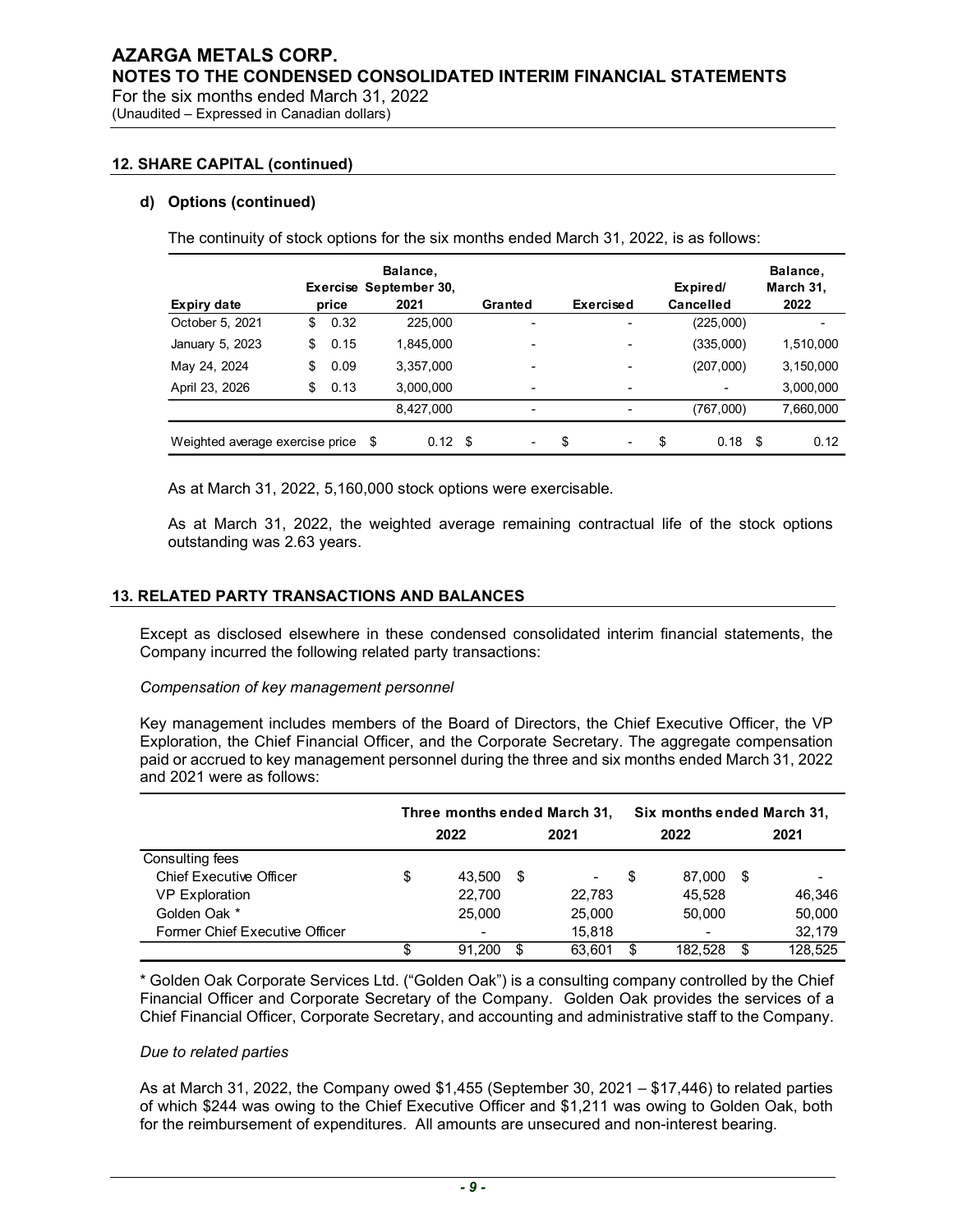#### 14. SEGMENTED INFORMATION

#### 15. FINANCIAL INSTRUMENTS AND RISK MANAGEMENT

#### Financial Instruments

| <b>SEGMENTED INFORMATION</b>                                                                                                                                                                                                                                                                                                                           |                |                   |                       |
|--------------------------------------------------------------------------------------------------------------------------------------------------------------------------------------------------------------------------------------------------------------------------------------------------------------------------------------------------------|----------------|-------------------|-----------------------|
| The Company operates in one business and two geographical segments being the exploration of<br>mineral properties in Canada and Russia. The total assets attributable to the geographical location<br>relate primarily to exploration and evaluation assets and have been disclosed in Note 7.                                                         |                |                   |                       |
| FINANCIAL INSTRUMENTS AND RISK MANAGEMENT                                                                                                                                                                                                                                                                                                              |                |                   |                       |
|                                                                                                                                                                                                                                                                                                                                                        |                |                   |                       |
| <b>Financial Instruments</b>                                                                                                                                                                                                                                                                                                                           |                |                   |                       |
| Financial instruments are classified into one of the following categories: fair value through profit or loss<br>("FVTPL"); fair value through other comprehensive income ("FVTOCI"); or at amortized cost. The<br>carrying values of the Company's financial instruments are classified into the following categories:<br><b>Financial Instruments</b> | Category       | March 31,<br>2022 | September 30,<br>2021 |
| Cash                                                                                                                                                                                                                                                                                                                                                   | <b>FVTPL</b>   | \$<br>428,743 \$  | 862,851               |
| Receivables                                                                                                                                                                                                                                                                                                                                            | Amortized cost | 40,049            | 74,880                |
| Trade and other payables                                                                                                                                                                                                                                                                                                                               | Amortized cost | 1,065,963         | 260,678               |
| Convertible loan                                                                                                                                                                                                                                                                                                                                       | Amortized cost | 4,646,976         | 4,641,767             |
| Property payment obligation                                                                                                                                                                                                                                                                                                                            | Amortized cost | 286,925           |                       |

- Level 1 Quoted prices are available in active markets for identical assets or liabilities as of the reporting date. Active markets are those in which transactions occur in sufficient frequency and value to provide pricing information on an ongoing basis.
- Level 2 Pricing inputs are other than quoted prices in active markets included in Level 1. Prices in Level 2 are either directly or indirectly observable as of the reporting date. Level 2 valuations are based on inputs including quoted forward prices for commodities, time value and volatility factors, which can be substantially observed or corroborated in the marketplace.
- Level 3 Valuations in this level are those with inputs for the asset or liability that are not based on observable market data.

The carrying values for receivables and trade and other payables approximate their fair value due to their short-term nature. These financial instruments are classified as financial assets and liabilities at amortized cost and are reported at amortized cost. The carrying value of cash is determined based on Level 1 of the fair value hierarchy. The carrying values of the Convertible Loan, property payment obligation, and shareholder loans are measured at amortized cost.

#### Risk Management

The Company's risk management objectives and policies are consistent with those disclosed by the Company for the year ended September 30, 2021.